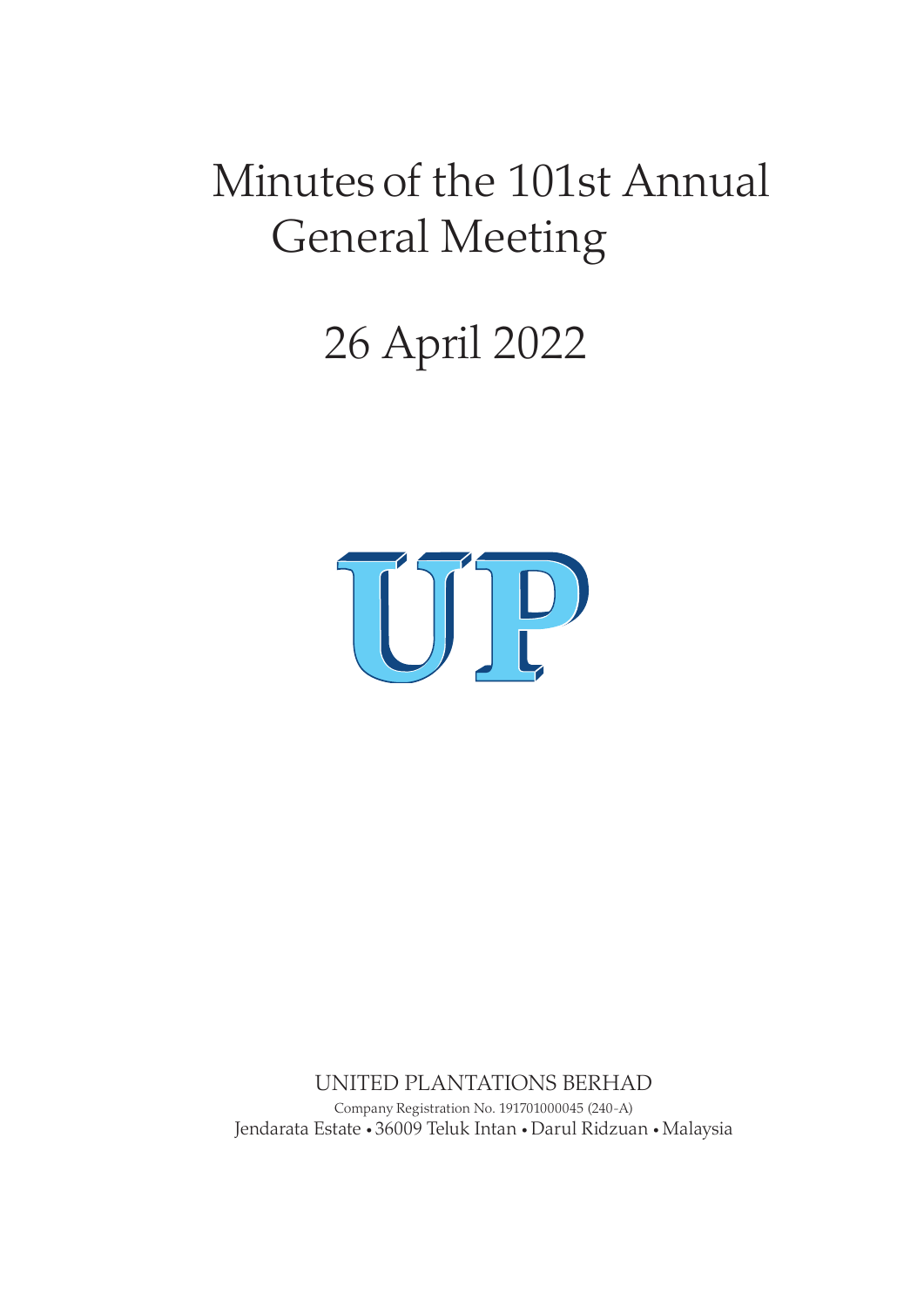#### **UNITED PLANTATIONS BERHAD**  ----------------------------------

# **MINUTES OF THE 101ST VIRTUAL ANNUAL GENERAL MEETING OF SHAREHOLDERS HELD AT BOARDROOM SHARE REGISTRARS SDN BHD, 12TH FLOOR, MENARA SYMPHONY, NO.5, JALAN PROF. KHOO KAY KIM, SEKSYEN 13, 46200 PETALING JAYA SELANGOR ON TUESDAY 26 APRIL 2022**

-----------------------------------------------------------------------------

Present: 324 Shareholders present representing 9,443,960 shares 197 Proxy Holders representing 286,033,612 shares, 1 person with a Letter of Representation representing 200 shares and

> Y.Bhg. Dato' Mohamad Nasir bin Ab. Latif -Chairman Y.Bhg. Dato' Carl Bek-Nielsen - Vice Chairman Mr. Ho Dua Tiam Mr. Ahmad Riza Basir Y. Hormat Dato' J.D.C. Diamond Mr. Martin Bek-Nielsen Mr. Loh Hang Pai Mr. R. Nadarajan Puan Rohaya binti Mohammad Yusuf Mr. Jorgen Balle\* Ms. Belvinder Kaur a/p C Nasib Singh \*Joined the meeting remotely In Attendance: Mr. Ng Eng Ho - Company Secretary

The Chairman took the Chair at 10.00 a.m. and welcomed the shareholders to the 101st Virtual Annual General Meeting of the Company. The Chairman reported that this was our third virtual AGM which was necessary for the safety and health of our shareholders and employees during this Covid-19 pandemic. The Chairman added that this online meeting complied with Section 327 of the Companies Act 2016 and was in accordance with the guidance issued by the Securities Commission.

The Chairman informed the shareholders that we had in attendance 10 Directors present with one Director joining us remotely. The Chairman then proceeded to introduce the Directors to the shareholders.

The Chairman reported that Mr Ahmad Riza Basir who has served the Board for 21 years has decided to retire from the Board after this AGM. The Chairman on behalf of the Board thanked Mr Ahmad Riza Basir for his dedicated service to the Board.

#### **Quorum:**

The Company Secretary confirmed the presence of the requisite quorum in accordance with Article 79 of the Company's Constitution. The requisite quorum being present, the Chairman called the meeting to order.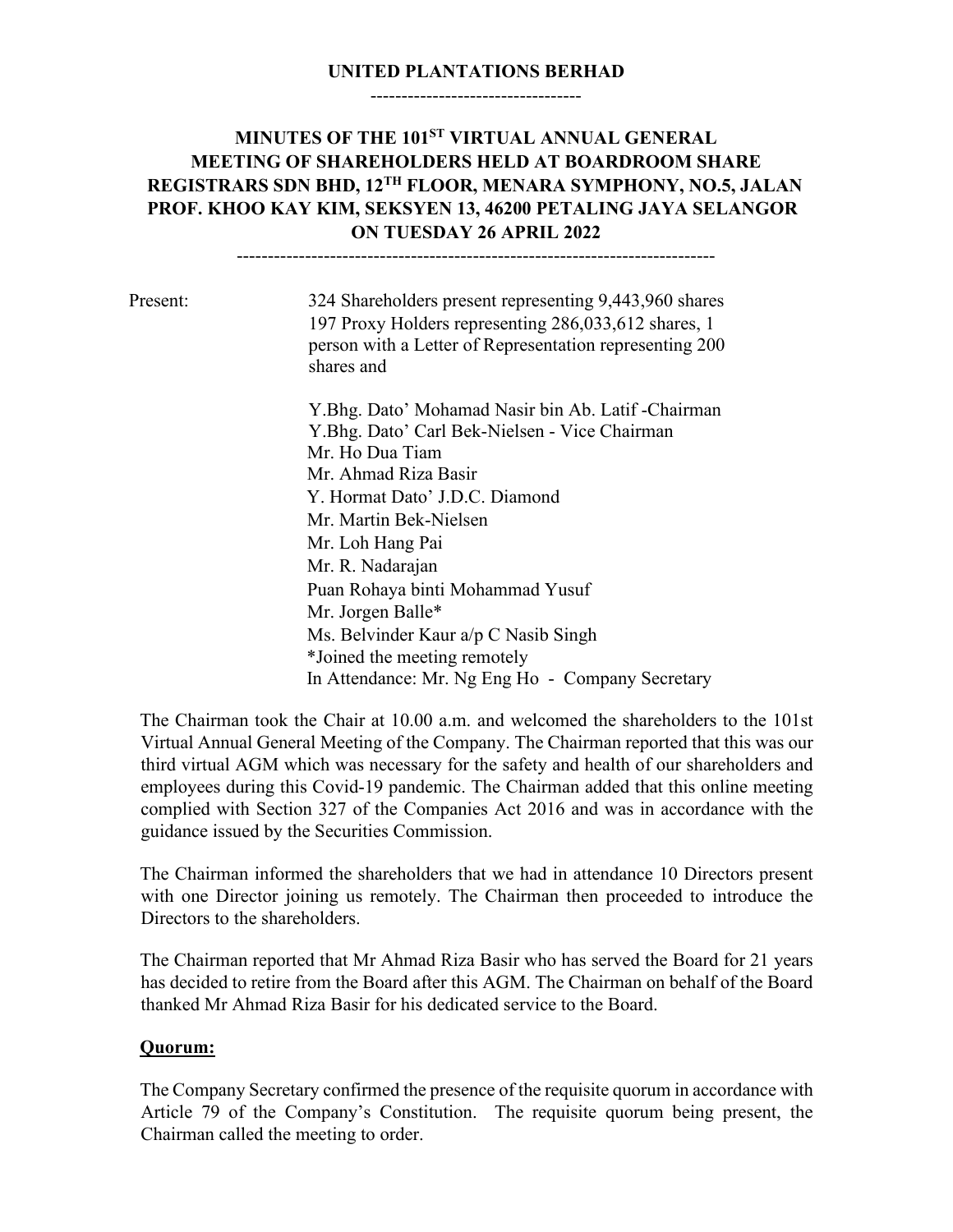#### **Notice of Meeting**

The Chairman proposed that the Notice given convening the meeting, be taken as read.

The Chairman announced that in accordance with Paragraph 8.29A of the Main Market Listing Requirements of Bursa Malaysia, all resolutions tabled today will be voted on by poll electronically. Dato' Chairman further announced that Boardroom Share Registrars has been appointed to handle the e-polling with GovernAce Advisory & Solutions Sdn Bhd as the independent scrutineer.

Boardroom Share Registrars was invited to give a slide presentation on the epolling process.

The Chairman then moved the following items on the Agenda:

**RESOLUTION NO.1**: To receive and consider the 2021 financial statements.

The Chairman proposed the resolution "THAT the financial statements for the year ended 31 December 2021 together with the Reports of the Directors and the Auditors thereon be received.

The resolution was seconded by Shareholder Ng Eng Ho

#### **RESOLUTION NO.2**: Final and Special Dividends for 2021

The Chairman proposed that the resolution "To consider the recommendation of the Directors and authorize the payment of a final single-tier dividend of 65sen and a special single-tier dividend of 20sen for the year ended 31 December 2021."

The Chairman reported that the final dividend and the special dividend subject to the approval of shareholders will be paid on 18<sup>th</sup> May 2022.

The resolution was seconded by Shareholder Nadarajan a/l Rasiah.

**RESOLUTION NO.3:** Directors' Fees (Inclusive of Board Committees' fees) of RM1,196,027 for 2021

> The Chairman proposed the resolution "THAT the Directors' fees (inclusive of Board Committees' fees) of RM1,196,027 for the financial year 2021 be approved for payment."

The resolution was seconded by Shareholder Khor Siew Yen.

**RESOLUTION NO.4**:Directors' benefits (other than Directors' fees) of RM204,703 for 2021.

> The Chairman proposed the resolution "THAT the Director's benefits (other than Director's fees) of RM204,703 for the financial year 2021 be approved for payment."

> The resolution was seconded by Shareholder Chandra Mohan a/l Selappan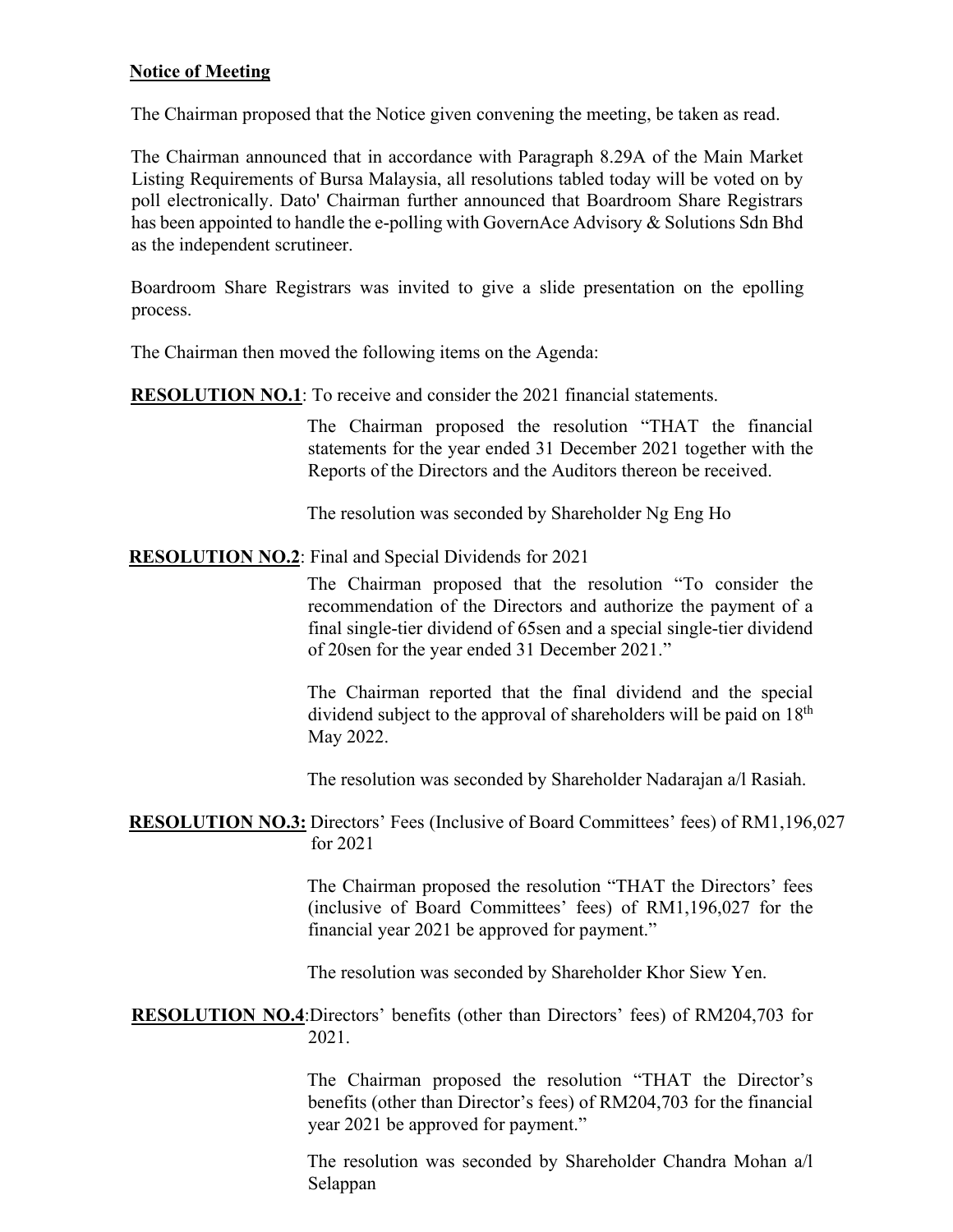**RESOLUTION NO.5:** Re-elect Director, Ybhg. Dato' Carl Bek-Nielsen who retires by rotation pursuant to Article 107 of the Company's Constitution.

> The Chairman proposed the resolution "THAT Ybhg. Dato' Carl Bek-Nielsen who retires by rotation pursuant to Article 107 of the Company's Constitution be re-elected to the Board."

> The resolution was seconded by Shareholder Dato' Jeremy Derek Campbell Diamond.

**RESOLUTION NO.6:** Re-elect Director Mr. R. Nadarajan who retires by rotation pursuant to Article 107 of the Company's Constitution.

> The Chairman proposed the resolution "THAT Mr. R. Nadarajan who retires by rotation pursuant to Article 107 of the Company's Constitution be re-elected to the Board."

The resolution was seconded by Shareholder Martin Bek-Nielsen.

**RESOLUTION NO.7:** Re-elect Director Mr. Jorgen Balle who retires by rotation pursuant to Article 107 of the Company's Constitution.

> The Chairman proposed the resolution "THAT Mr. Jorgen Balle who retires pursuant to Article 107 of the Company's Constitution be re-elected to the Board."

The resolution was seconded by Shareholder Dato' Carl Bek-Nielsen.

**RESOLUTION NO. 8:** Re-elect Director Ms. Belvinder Kaur a/p C Nasib Singh who retires by rotation pursuant to Article 100 of the Company's Constitution.

> The Chairman proposed the resolution "THAT Ms. Belvinder Kaur a/p C Nasib Singh who retires pursuant to Article 100 of the Company's Constitution be re-elected to the Board."

The resolution was seconded by Shareholder Mary Goreti Rozario.

**RESOLUTION NO.9:** Re-appoint Messrs Ernst & Young PLT as Auditors of the Company for the year 2022 and authorize the Directors to fix their remuneration.

> The Chairman proposed the resolution "THAT Ernst & Young PLT be re-appointed as auditors of the Company for the year 2022 and the Directors be authorized to fix their remuneration."

> The resolution was seconded by Shareholder Kumara Vallie a/p Rajoo.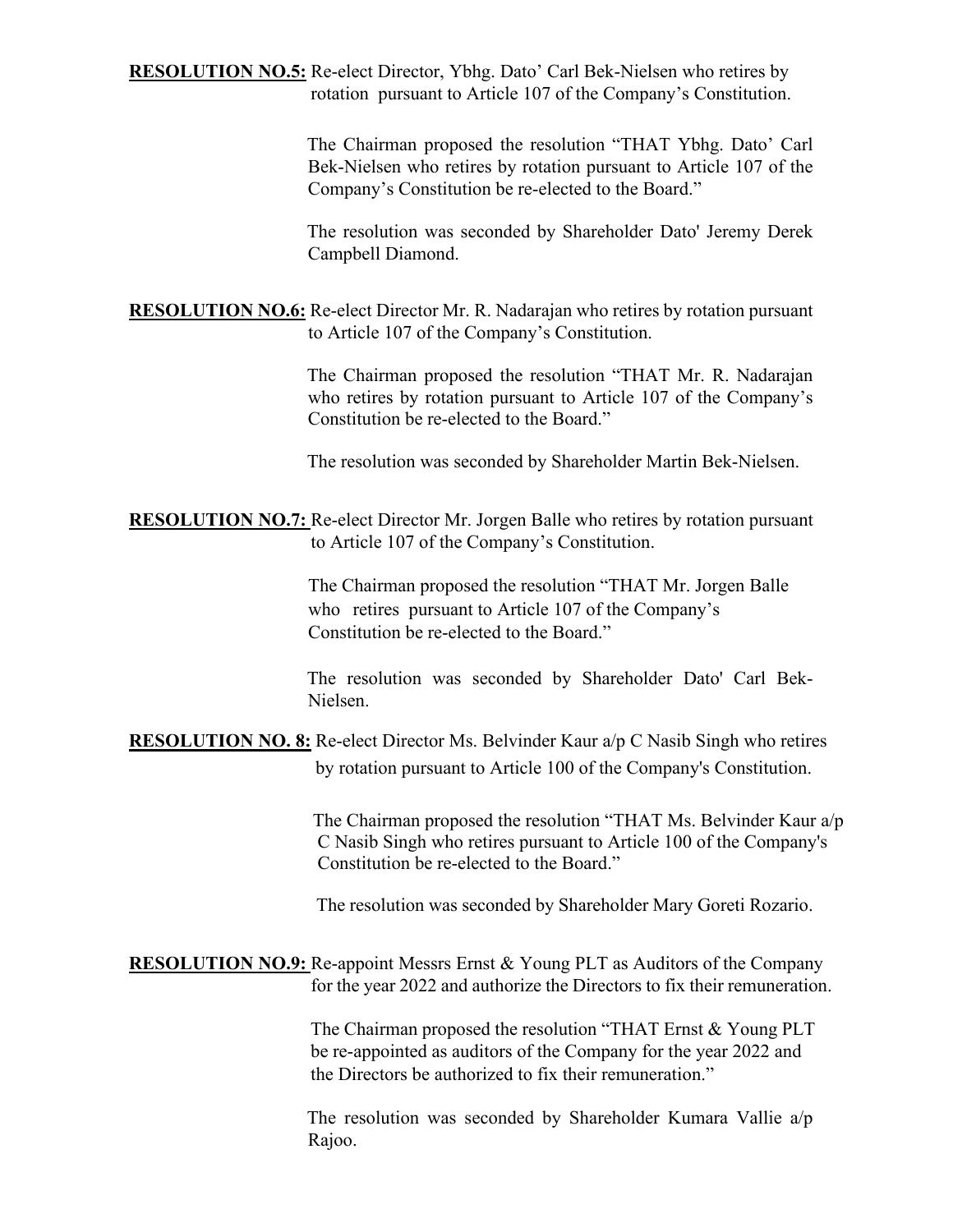#### **RESOLUTION NO.10:**Proposed Continuation of Dato' J.D.C. Diamond as Independent Non-Executive Director

The Chairman proposed the resolution "That Dato' J.D.C. Diamond having served as Independent Non- Executive Director for a cumulative term of more than nine (9) years, be continued to act as Independent Non- Executive Director of the Company."

The resolution was seconded by Shareholder Ng Eng Ho.

# **RESOLUTION NO.11:**Proposed Renewal of Authority for Purchase of Own Shares The Chairman proposed the following resolution:-

"THAT, subject to the Companies Act 2016 ("the Act") (as may be amended, modified or re-enacted from time to time), the Company's Constitution, the Main Market Listing Requirements of Bursa Malaysia Securities Berhad ("Bursa Malaysia") and approvals of all relevant governmental and/or regulatory authorities, where applicable, the Company be and is hereby authorized to purchase and/or hold such amount of ordinary shares in the Company (Proposed Share Buy-Back) as may be determined by the Directors of the Company from time to time and upon such terms and conditions as the Directors may deem fit and expedient in the interest of the Company provided that the aggregate number of ordinary shares purchased and/or held pursuant to this resolution shall not exceed ten per centum (10%) of the total number of issued shares of the Company at any given point in time and an amount of funds not exceeding the total retained profits of the Company based on the audited financial statements for the financial year ended 31 December 2021 be utilized by the Company for the Proposed Share Buy-Back AND THAT at the discretion of the Directors of the Company, the ordinary shares of the Company to be purchased may be cancelled and/or retained as treasury shares and subsequently distributed as dividends, transfer the shares for the purposes of or under an employees share scheme that has been approved by the shareholders, transfer the shares as purchase consideration or resold on Bursa Malaysia or be cancelled AND THAT the Directors of the Company be and are hereby empowered generally to do all acts and things to give effect to the Proposed Share Buy-Back AND THAT such authority shall commence immediately upon passing of this ordinary resolution until:

- (i) the conclusion of the next Annual General Meeting of the Company ("AGM") in 2023 at which time it will lapse unless by a resolution passed at the meeting, the authority is renewed, either unconditionally or subject to conditions; or
- (ii) the expiration of the period within which the next AGM is required to be held pursuant to Section 340(2) of the Act 2016 (but shall not extend to such extension as may be allowed pursuant to Section 340(4) of the Act); or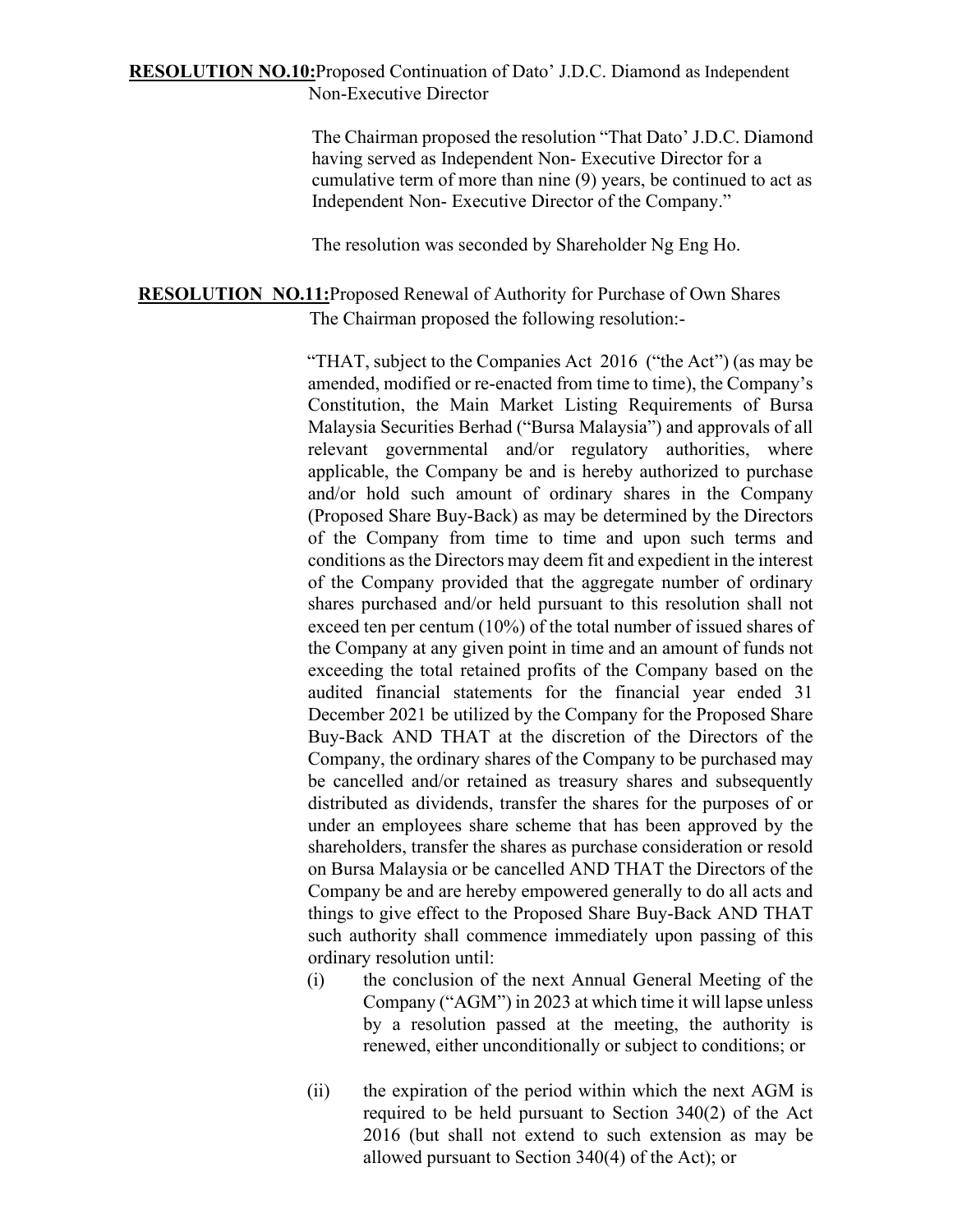(iii) revoked or varied by resolution passed by the shareholders in general meeting, whichever is earlier; but not so as to prejudice the completion of purchase(s) by the Company before the aforesaid date and in any event, in accordance with the provisions in the guidelines issued by Bursa Malaysia and /or by any other relevant authorities."

The resolution was seconded by Shareholder Nadiaya a/p Subramaniam

#### **RESOLUTION NO.12:** Authority for Directors to issue shares pursuant to Section 75 and 76 of the Companies Act, 2016

The Chairman proposed the following resolution:-

"THAT, pursuant to Section 75 and 76 of the Companies Act 2016 and subject always to the approval of the relevant authorities, the Directors be and are hereby authorised to issue shares in the Company from time to time and upon such terms and conditions and for such purposes as the Directors may deem fit provided that the aggregate number of shares issued pursuant to this resolution does not exceed ten per centum (10%) of the issued shares (excluding treasury shares) of the Company for the time being AND THAT the Directors be and are also authorized to obtain the approval for the listing of and quotation for the additional shares so issued on the Bursa Malaysia Securities Berhad and that such authority shall continue in force until the conclusion of the next annual general meeting of the Company."

The resolution was seconded by Shareholder Shirley Angelina Muthu a/p S. M Muthu.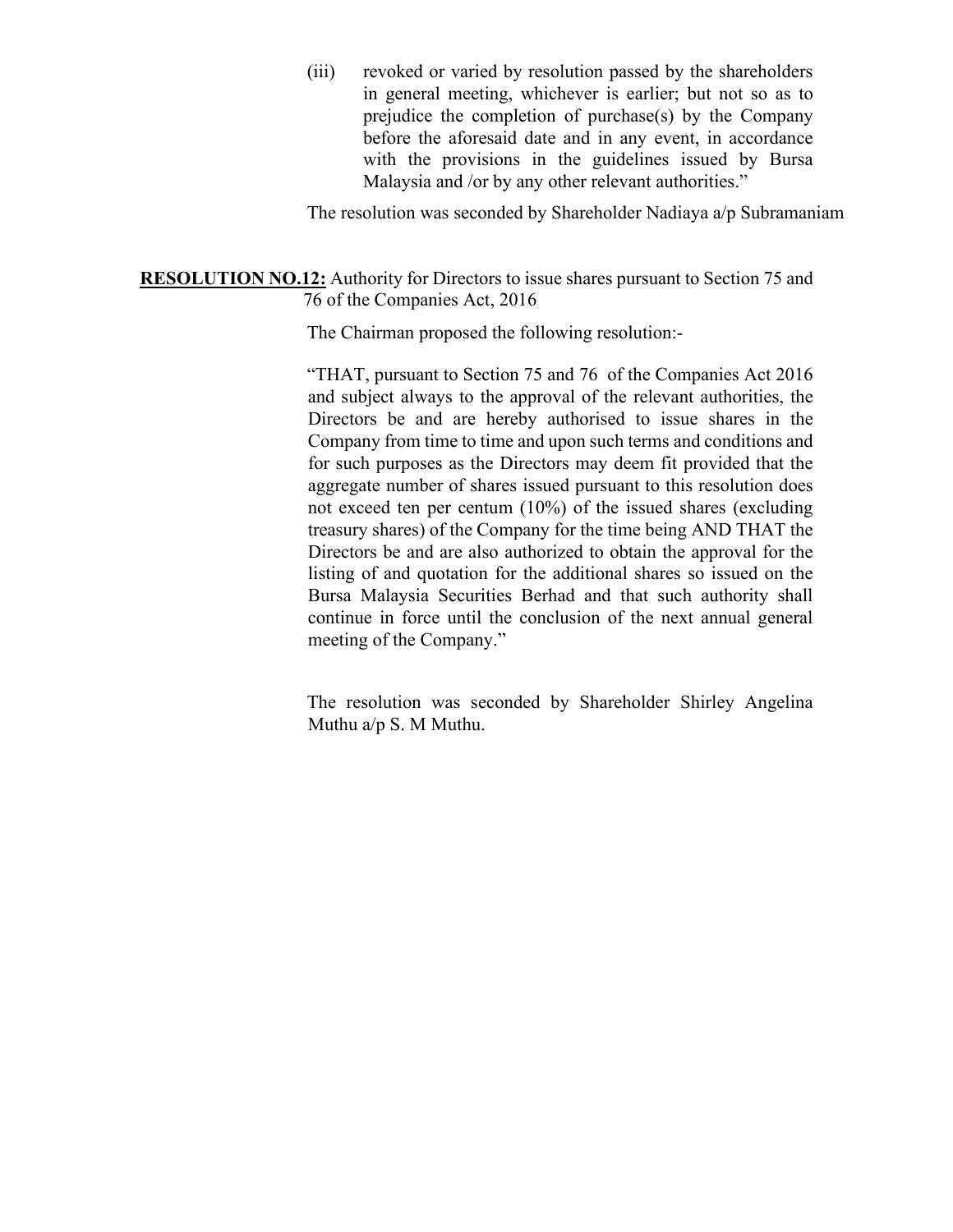After tabling all resolutions, the Chairman announced that the meeting was opened for a questions and answers session. (Please refer to the Addendum on the proceeding on this session)

The Chairman then announced the opening of the poll. The shareholders were given 10 minutes to cast their votes.

The Chairman announced the closing of the poll. The Scrutineer was invited to read out the results of the poll.

Based on the announced results of the poll, the Chairman declared that all resolutions for today were duly carried.

The Chairman further enquired whether the Company Secretary had received notice on any other business from any shareholder

The Secretary confirmed that the company did not receive any notice of any other business.

The Chairman declared the meeting closed.

The meeting terminated at 11.10 a.m. with a vote of thanks to the Chairman.

# **UNITED PLANTATIONS BERHAD**

 **Chairman**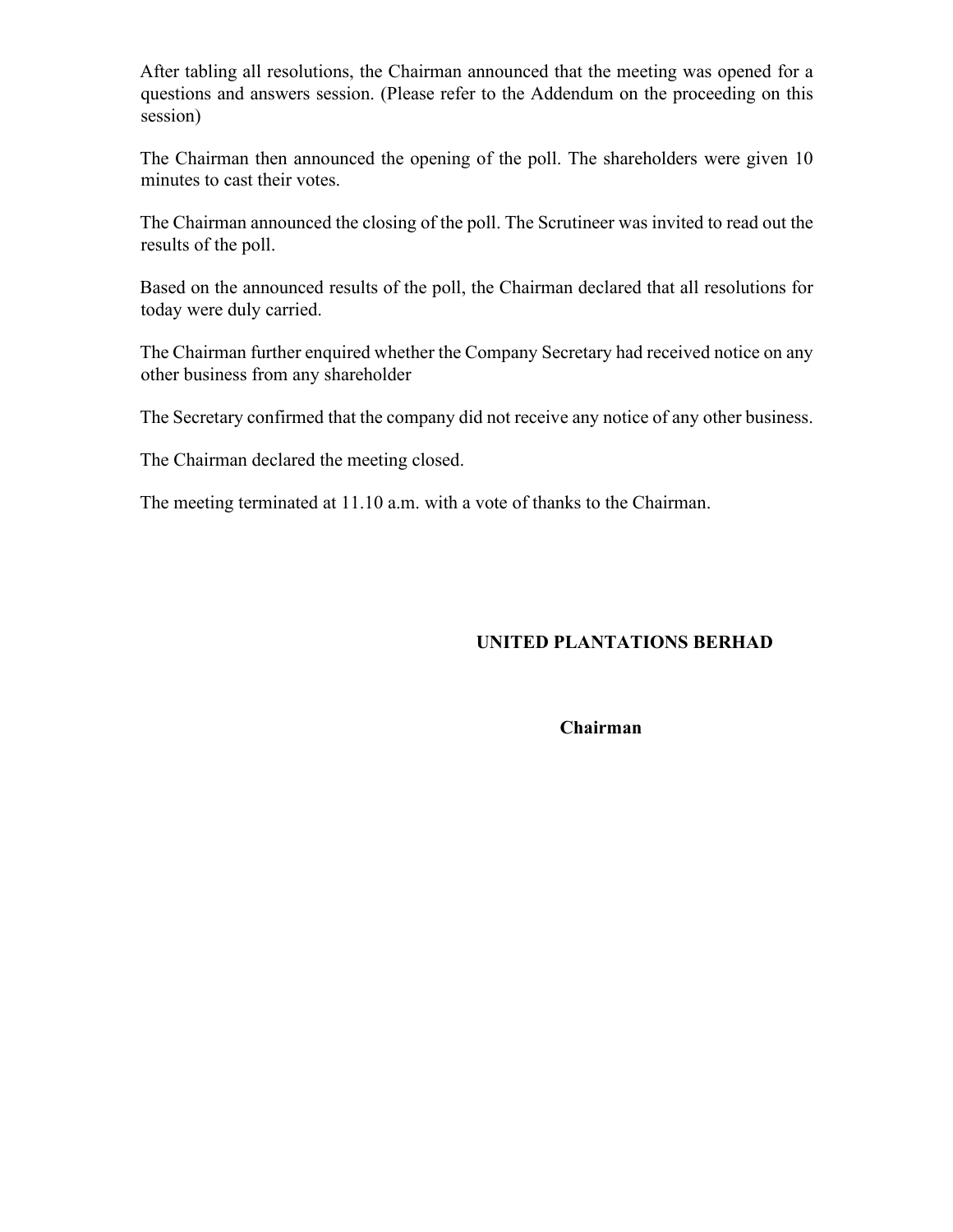**The Chairman informed the meeting that we had received questions from Minority Shareholder Watch Group (MSWG) and other shareholders.**

**Questions from MSWG Operational & Financial Matters** 

**1. Like many other plantation companies, United Plantations faced its worst ever labour shortages during 2020 and 2021, which till today continues to create enormous operational challenges. (page 14 of AR2021)**

**To what extent has the Group's labour shortage issue improved or normalised?**

*Answer: Mr Martin Bek-Nielsen replied that the Government has yet to fully open up recruitment channels from Indonesia and Bangladesh. Unless this issue is resolved soon allowing us to bring in workers latest by June, crop losses would be inevitable during the coming peak crop months from July to September. In this context, it is important to note that the acute labour shortages last year resulted in very significant crop losses throughout the Malaysian plantation sector in 2021 reducing the national production by just over 1 million MT CPO year on year.* 

**2. Over the last six months, the Group has seen how the cost of energy, fertilizers, chemicals, building materials, and spare parts have skyrocketed resulting in the Group's cost base increasing to its highest levels ever. (page 30 of AR2021)**

**To what extent does the Group expect cost to increase further in 2022? What are the Group's plans in improving its cost efficiencies?** 

*Answer: Mr Martin Bek-Nielsen replied that it is yet too early to state what these cost increases will ultimately result in. However, as of now, the cost increases across a broad base of components have been very substantial and will impact all players in the agricultural sector not just in Malaysia but globally. Our emphasis is to mitigate this through higher efficiencies and higher yields.* 

**3. In relation to the Group's Manufacturing Division, Unitata Berhad's total contribution to the Group declined by 12%, while UniFuji Sdn Bhd's contribution to the Group declined by 97%. (page 19 of AR2021)**

**What were the utilisation of manufacturing capacity for Unitata Berhad and UniFuji Sdn Bhd in financial year 2021? What is the current utilisation of the manufacturing capacity for Unitata Berhad and UniFuji Sdn Bhd?** 

*Answer: Mr Martin Bek-Nielsen replied that Unitata and Unifuji operated at approximately 91% capacity in 2021. This includes downtime due to the scheduled annual maintenance of approximately 1 month. The utilisation of manufacturing capacity is at a similar level during 2022.*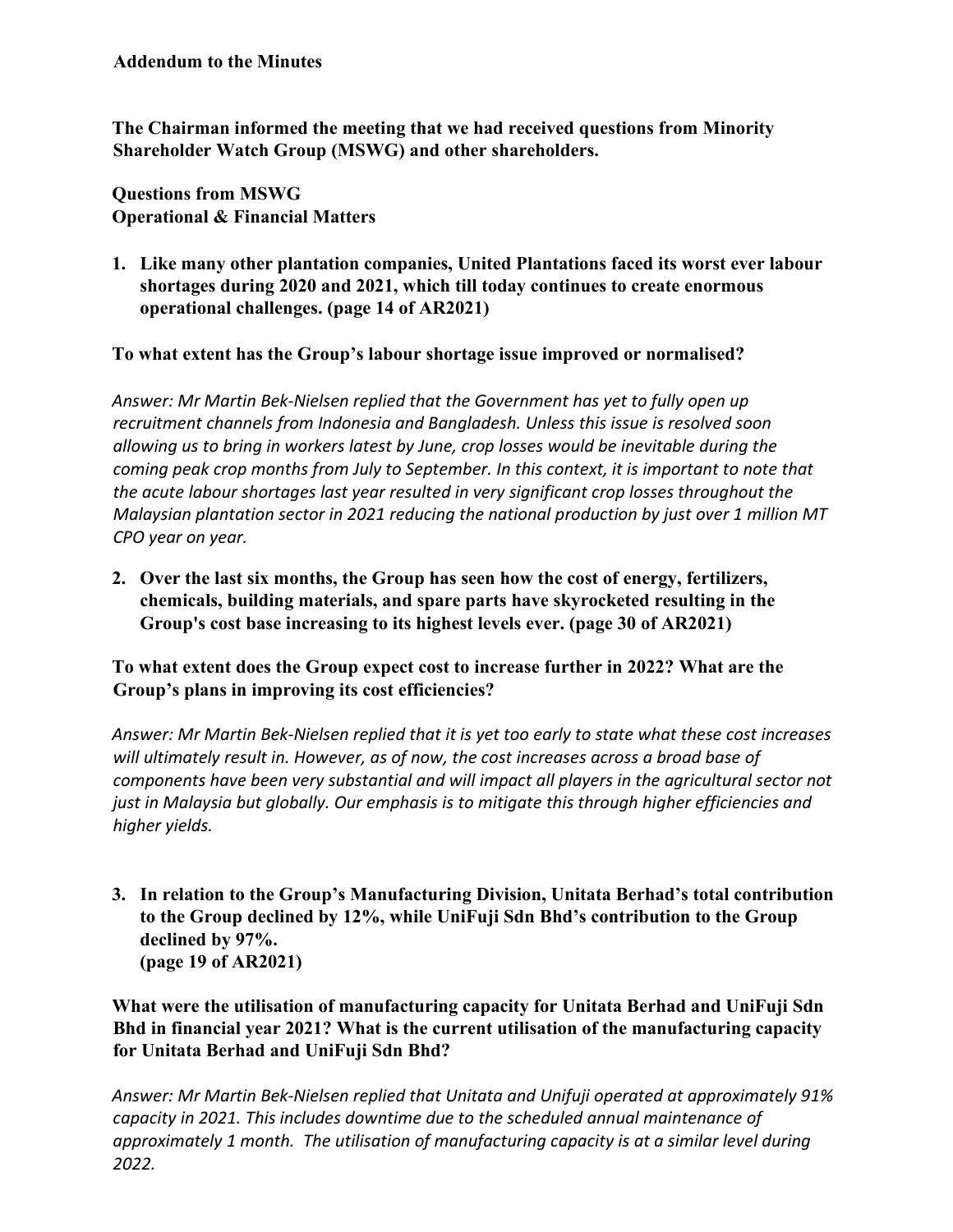## **Questions from Mr. Ariivazhagan a/l Supramaniam**

**1. Are there any door gifts? Many companies do not give any door gifts due to the remote nature of AGMs. Nevertheless, with the lifting of many restrictions on 1st April, we expect UP to have physical AGMs from next year.**

*Answer: The Company Secretary replied that we have in our circular dated 28 February 2022 to shareholders advised that no door gifts are to be given to the participating shareholders in the 101st virtual AGM. We shall evaluate and decide on the mode of the AGM in 2023 at a later stage.*

#### **2. How will you manage the curveballs the current geo-political climate is throwing at the industry?**

*Answer: Dato' Carl Bek-Nielsen replied that the war in Ukraine has created a severe supply squeeze in vegetable oils. Russia and Ukraine combined were expected to export 10.5mill MT of sunflower oil this season equal to 77% of the world's total exports of sunflower oil. This is now very likely not going to take place distorting the supply base of vegetable oils. Furthermore, supplies of fertilisers from Russia are also at risk as the economic embargoes will not enable producers in Russia to ship out their produce. This squeeze in supplies has now resulted in a tremendous escalation in fertiliser prices globally. In UP we are doing our best to address this and to find alternate sources.*

#### **Questions from Mr. Ee Yih Chin**

- **1. Refer to Note 28, page 186 of AR. Palm oil refining operating profits are only RM53m and RM52m in 2021 and 2020.**
	- **(a) Refining profits have declined substantially from RM86m, RM73m, and RM71m in 2017-19. What are the reasons.**
	- **(b) What are the respective contributions from Unitata and UniFuji to the refining business?**
	- **(c) What is the correlation of CPO price and refining business performance?**

*Mr Martin Bek-Nielsen answered the questions as follows:*

- *(a) There is usually an inverse relationship between commodity prices and refining margins. The higher the prices, the lower the margins. Furthermore, commodity prices were stable from 2017 to 2019, and the huge inverse eroding margins further which we have seen in 2021 was not present during the past years.*
- *(b) The contributions from Unitata and Unifuji to the Group were RM38.7m and RM0.3m Respectively*
- *(c) Please refer to the answer on question (a).*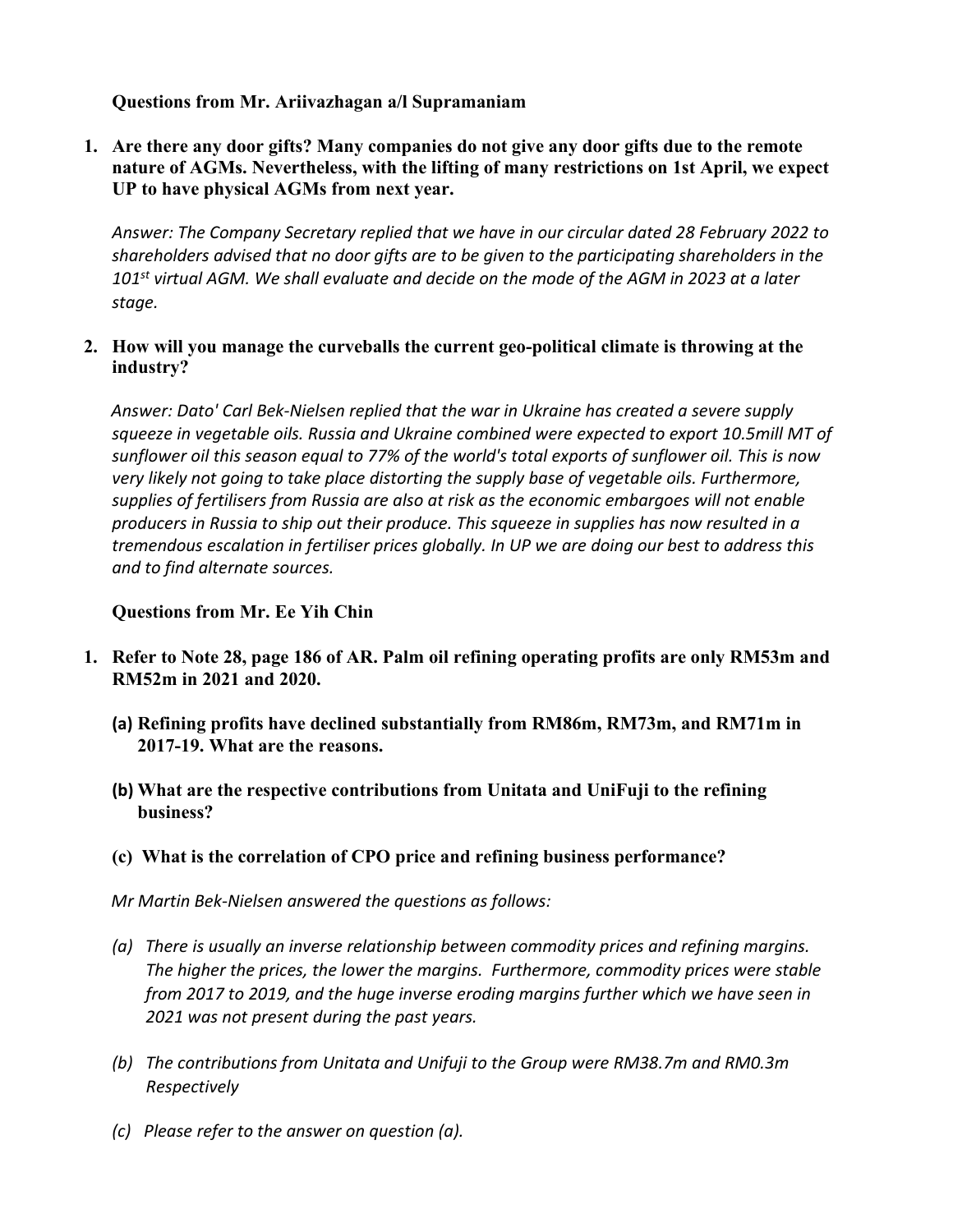**2. Based on 2019 and 2020 Annual Reports, UP only sold around 100 thousand MT of commodity futures contracts. However, in 2021 it sold about 200 thousand MT at an average price of about RM3.47k / MT.**

**(a) What were the reasons that management decide to double the volume of future contracts in 2021?**

**(b) Lately does management continue to sell future contract at similar pace? 2023 contracts have been traded at above RM5,000/ MT lately.** 

**(c) What is the latest future contracts position?**

*Mr Martin Bek-Nielsen answered the questions as follows:*

- *(a) The reason was to secure margins on the far forward months at high prices based on a historical perspective.*
- *(b) The management continues to sell future contracts based on our forward sales policy to secure future margins, although the pace has reduced a little in line with increasing geopolitical uncertainties.*
- *(c) This will be disclosed in due course.*
- **3. How much of the 207,504 MT of CPO produced by Malaysian estates are fed into Unitata and UniFuji? Will an expansion of the downstream business bring greater synergy due to vertical integration? Or the synergy is negligible such that it's better to continue to focus on upstream business where the Group is good at?**

*Answer: Mr Martin Bek-Nielsen replied that all the CPO produced are value-added in Unitata and Unifuji. This brings greater synergy to the Group due to vertical integration and the possibility to value add on top of the market prices of CPO.*

**4. What is the outlook of the coconut plantation business? How does the Group perform in this business as compared to peers? How does the ROI compare with palm plantation after averaging out the commodity price fluctuation?**

*Answer: Dato' Carl Bek-Nielsen replied that the coconut plantation business is reasonably profitable and the outlook is positive.*

**5. Refer page 21 of AR, despite rising input costs, the management has achieved a commendable feat by keeping costs low at RM1,247/MT CPO.**

**(a) How much is this low-cost base is contributed by UP's exceptional high yield at 5.99 MT/ ha? How much is contributed by other factors like better labour productivity?**

**(b) What is the average cost among other Malaysian planters?**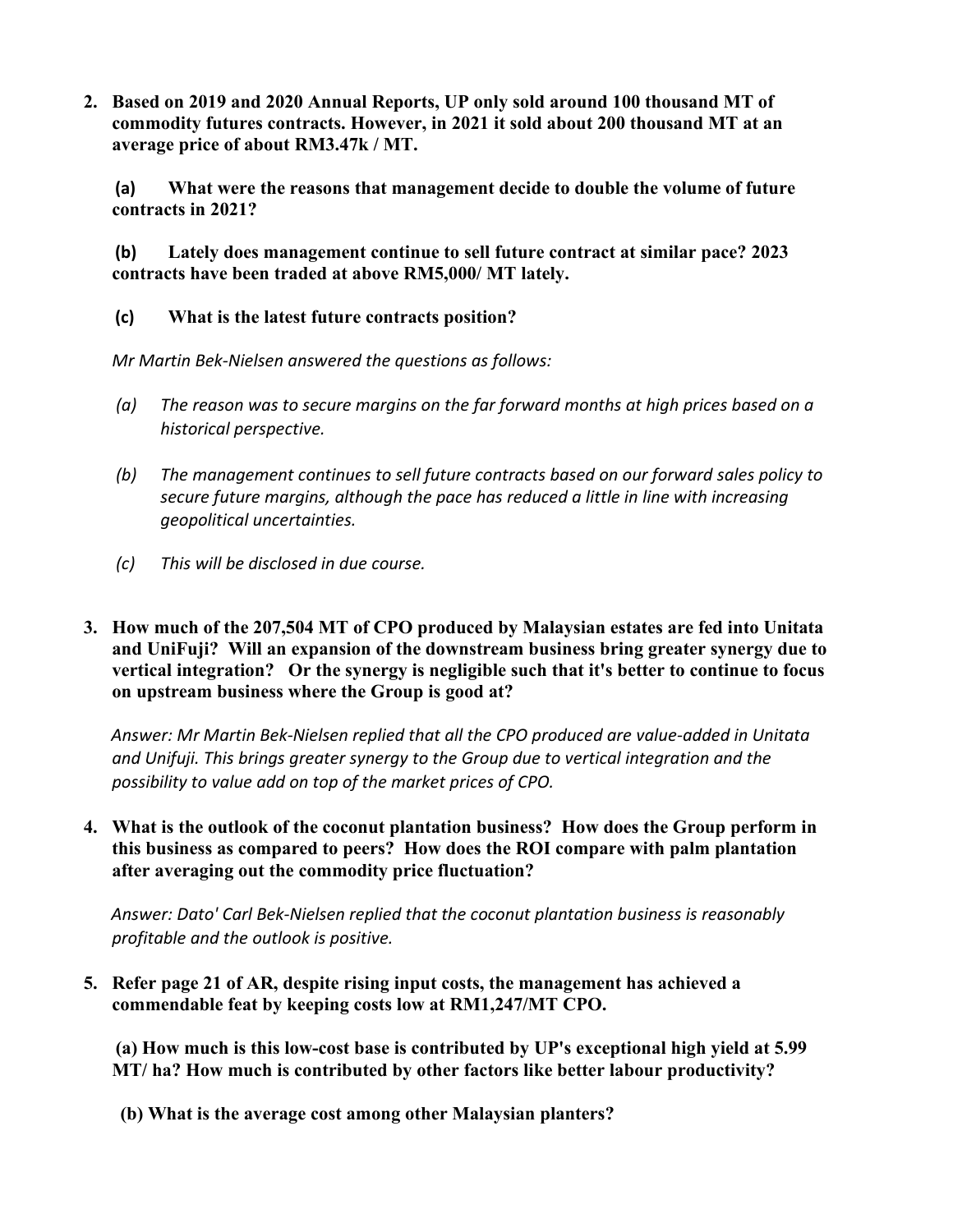*Dato' Carl Bek-Nielsen replied as follows:*

- *(a) High yield is the main reason for the low-cost base. It is difficult to quantify the contribution of other factors. However, mechanisation has reduced headcount, thereby increasing labour productivity and contributing to the low-cost base.*
- *(b) It varies significantly between the range of RM1300/mt to around RM2000/mt depending on various factors.*

**6. Page 77 of AR has outlined the commendable initiatives taken by the management to address the debt bondage issue as a result of unscrupulous recruitment middlemen.**

**(a) When is the remediation, if any, will be completed for current and past workers? What is the estimated amount involved?**

**(b) Given this is a systematic problem that involves governments, how can UP mitigate future risks besides setting up a call centre manned by local language-speaking person?** 

*Mr Martin Bek-Nielsen replied as follows:*

- *(a) The remediation and compensation plan is expected to be finalised in the first half of 2022 and completed in the second half of 2022.*
- *(b) This is still being finalised.*
- *(c) Through our updated guest worker policy, a number of new SOPs have been introduced to mitigate future risks in connection with recruitment and other forced labour indicators. The call center is one of many new initiatives introduced to eliminate the risks of exploitation of our guest workers. Please refer to page 27 of the 2021 Annual Report and our website for more information.*

#### **Question from Ms. Anna Chua Siew Chieng**

**1. Note 30(g) on page 191 - "Year 2021 Current Non-hedging derivatives commodity future contracts notional value is RM 567,330,000." Is that possible to disclose the contracted selling price per metric tonne under non-hedging commodity futures contracts?**

*Answer: Mr Martin Bek-Nielsen replied that this is a combination of purchases and sales of various products which have been fair valued with a gain of RM10.8m as of 31 December 2021.*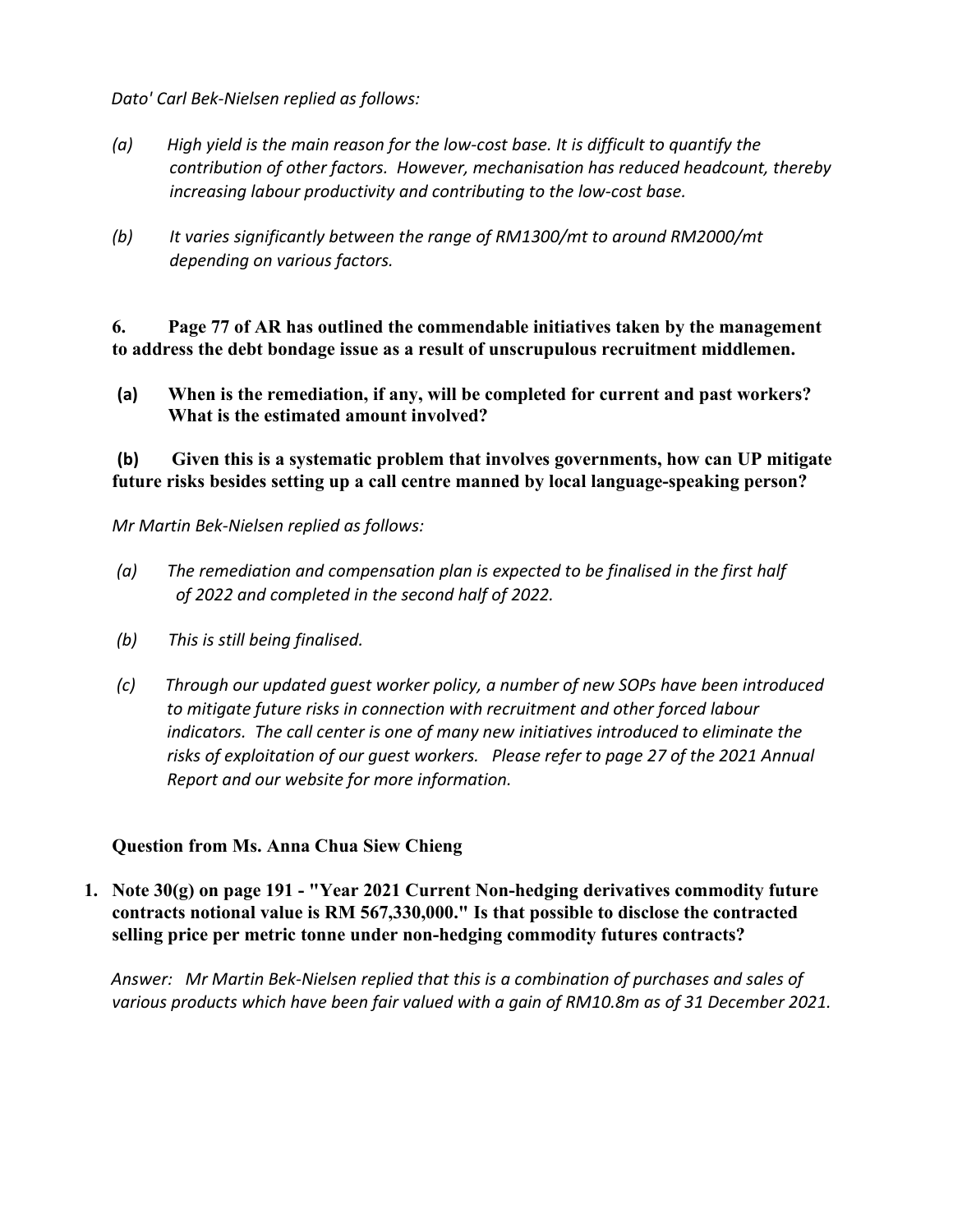## **Question from Mr. Benedict Lopez a/l Gibson Conception**

**1. Will UP be able to increase its dividend payout this year as prevailing CPO prices are very high?**

*Answer: Mr Martin Bek-Nielsen replied that the Board has on 6 November 2021 adopted a dividend policy whereby we shall endeavor to have an annual dividend payout ratio between 70% to 80%. The dividend payout ratio of UP in the last 5 years ranged from 78% to 99% and is being recognised as one of the top dividend paying stocks in Bursa.*

## **Questions from Mr. Bhupinder Singh A/l Jeswant Singh**

**1. What is the impact on the cost of production of palm oil with rising Labour costs (monthly minimum wage increase to RM1,500 wef. May) fertilizer, pesticide, fuel and other expenses (which increased by 60%), etc**

*Answer: Dato' Carl Bek-Nielsen replied that It is yet too early to state what these cost increases will ultimately result in. However, as of now, the cost increases across a broad base of components have been very substantial and will impact all players in the agricultural sector not just in Malaysia but globally. Our emphasis is to mitigate as much of this as possible through higher efficiencies and higher yields.*

## **2. Page 134 of the annual report states that your investment & interest income fell from RM16,115m in 2020 to RM6,812m ie. by 152%. What are the reasons for this hefty fall.**

*Answer: Mr Martin Bek-Nielsen replied that this is mainly due to lower bank deposits and lower deposit rates due to higher MDEX deposits in line with our forward sales.*

#### **3. What is the capital expenditure provision for 2022 and for what needs.**

*Answer: Mr Martin Bek-Nielsen replied that as shown on page 188, Note 29, the total group capital expenditure for 2022 is RM152.8m. This is mainly for planned expenditure on replanting, new buildings, new production lines, and other fixed assets.*

# **4. Indonesia produces more than half of the global palm oil. It has unexpectedly announced plans to ban it's exports, if enforced, what will be the impact of this on**

**a) Your exports and earnings thereof from your Indonesian palm oil production***.*

*Answer: Mr Martin Bek-Nielsen replied that we don't export CPO out of Indonesia and all our production is sold in Indonesia.*

## **b) Export prices of palm oil.**

*Answer: Mr Martin Bek-Nielsen replied that initially, prices went up, however, once the Indonesian Government clarified that the ban does not include CPO exports, the price came down again.*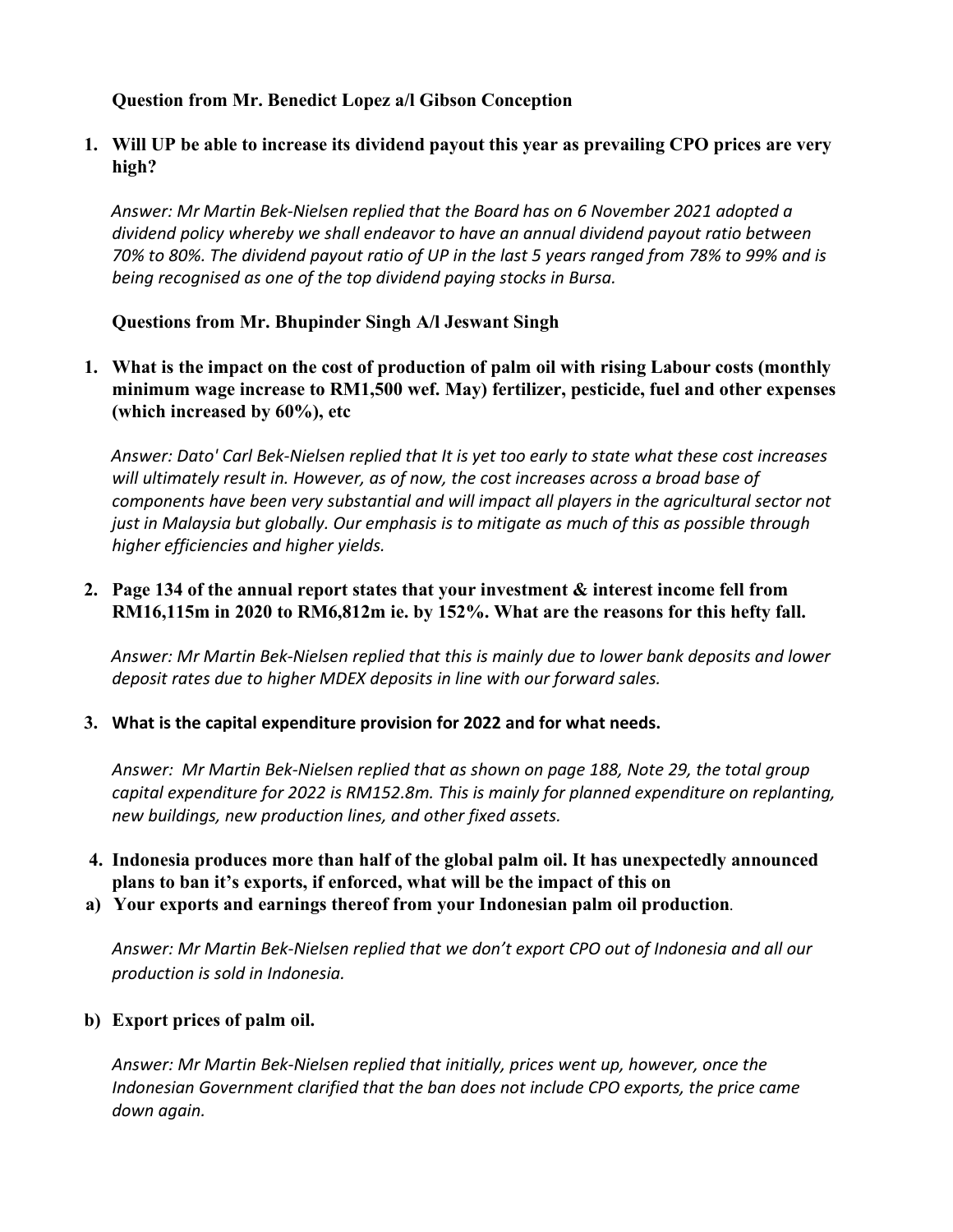# **5. Global inflation as palm oil is widely used in food production, cosmetics, detergents, and to a small extent biofuel, etc.**

*Answer: Mr Martin Bek-Nielsen replied that no doubt higher price of vegetable oils will result in higher inflation.*

**6. Also how other vegetable oils will be affected.**

 *Answer: Mr Martin Bek-Nielsen replied that if there was a total ban, other vegetable oil prices would increase significantly. After the Indonesian government clarified that CPO exports could continue, prices of other vegetable oils had not really changed as of last night.*

## **Question from Mr. Ong Shien**

# **1. How much of 2022 CPO has been hedged and at what average price? Going forward, will the hedging activity stay the same, increase of decrease?**

 *Answer: Mr Martin Bek-Nielsen replied that as of 31 December 2021, 137,000mt equivalent to 54% of the group's production has been sold at an average price of around RM3,500/ mt. todate, approximately 70% of the group production has been sold as we continue to sell forward in a rising market. Our average price will therefore most likely be higher than the above year-end figure. Our forward sales hedging activities are to secure a margin that has stabilised our profitability over the years. From time to time, the board reviews the forward sales hedging policy. When market prices are on the downtrend, we achieve a higher price than the market and when the prices are on the uptrend as experienced in the last two years, we tend to underperform against the market.*

## **Questions from Mr. Goh Leng Pheow**

#### **1. Up to date, what is the CPO average forward selling price for the Company?**

*Answer: Mr Martin Bek-Nielsen replied that the up-to-date average forward selling prices will be higher than 2021 and will be tabled at the year-end which has been our practice.*

## **2. How many months ahead that UP sell forward for the CPO**

*Answer: Mr Martin Bek-Nielsen replied that UP sold forward up to a maximum of 24 months.*

## **3. How many % of CPO production that UP sell forward**

Answer: Mr Martin Bek-Nielsen replied that this varies depending on the period and varies *between 30% to 70 %*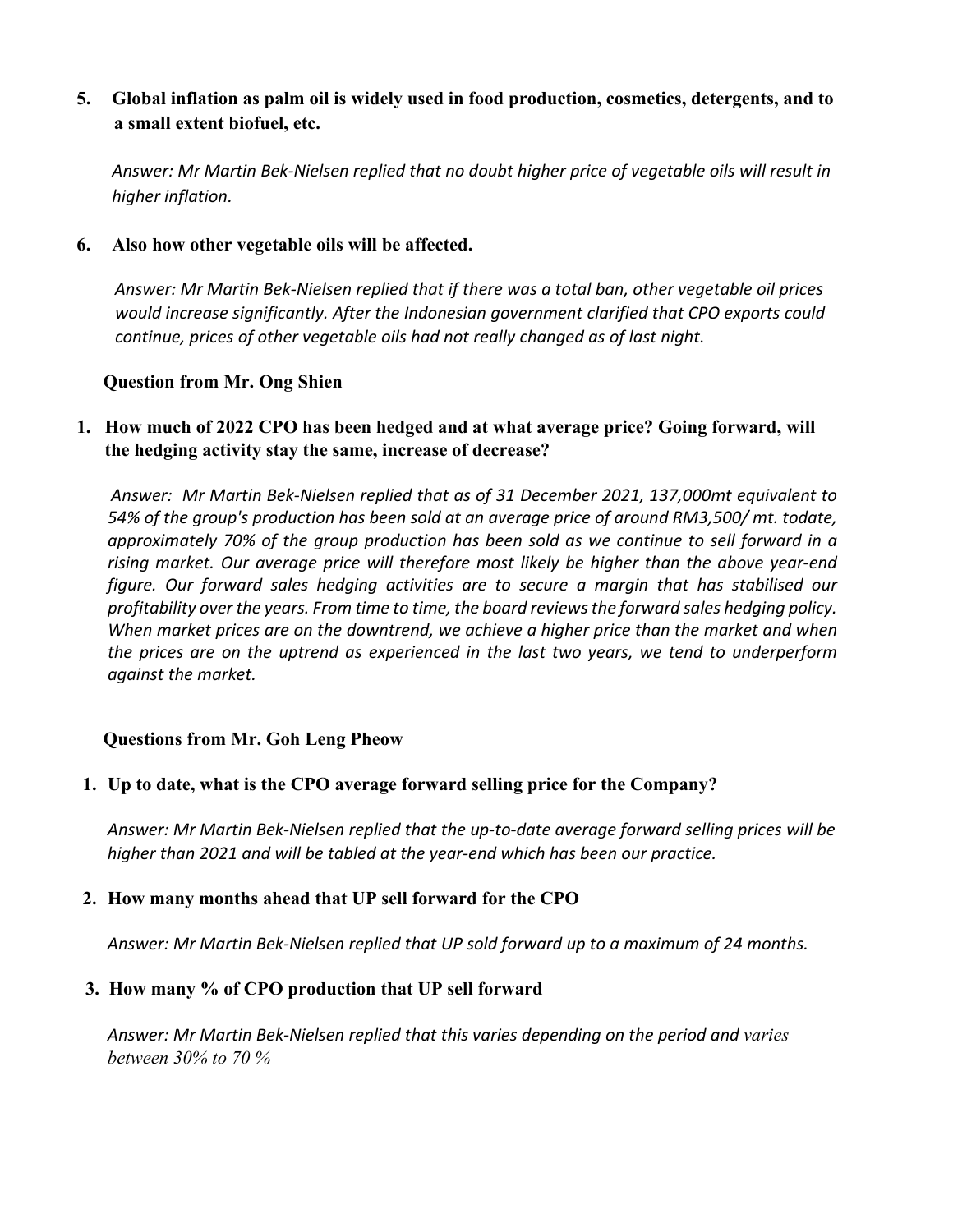#### **Question from Mr. Liew Joo Yew**

#### **1. How to ensure company no forced labour problem?**

*Answer: Dato' Carl Bek-Nielsen replied that through our updated guest worker policy, a number of new SOPs have been introduced to mitigate future risks in connection with recruitment and other forced labour indicators. The call center is one of many new initiatives introduced to eliminate the risks of exploitation of our guest workers. Please refer to page 27 of the 2021 Annual Report and our website for more information.*

## **Question from Mr. Tan Kim Lai**

 **1. Why pesticides/herbicides used in Malaysia more than Indonesia? Malaysia 0.76 Kg per MT oil compare with Indonesia 0.26 Kg per MT oil.**

*Answer: Dato' Carl Bek-Nielsen replied that Malaysian plantations have a sizeable portion of young mature oil palms where the relatively open conditions will require more herbicides to control weeds. There are also endemic leaf and rodent pests, requiring the use of pesticides as part of our IPM practices. Indonesian plantations consist of older mature plantings with less need for weeding and pest control.*

#### **Questions from Mr. Lew Tuck Wai**

- **1. The Downstream segment contribution to UP's profits is still low at 7.5% in FY2021.**
- **(a) As there are limited growth opportunities in the Upstream segment, are there plans to increase the contribution of the Downstream activities in particular those in refinery and related activities?**
- **(b) How much is the Capex budgeted for the Downstream segment in FY2022?**

 *Answer: Dato' Carl Bek-Nielsen replied as follows:*

- *(a) The Downstream activities are being pursued diligently. The Board/Management is always looking for new opportunities in this segment.*
- *(b) The budgeted capex of downstream segment for FY2022 is reported under Note 29 Capital Commitments of our Annual Report 2021.*
- **2. UP has an exemplary sustainability track record in its plantation operations. With the increased focus on renewable energy in particular biomass, is UP with its increase production taking this opportunity to expand its renewable energy segment. Appreciate the Board's view and comments.**

 *Answer: Dato' Carl Bek-Nielsen replied that UP has already expanded into renewable*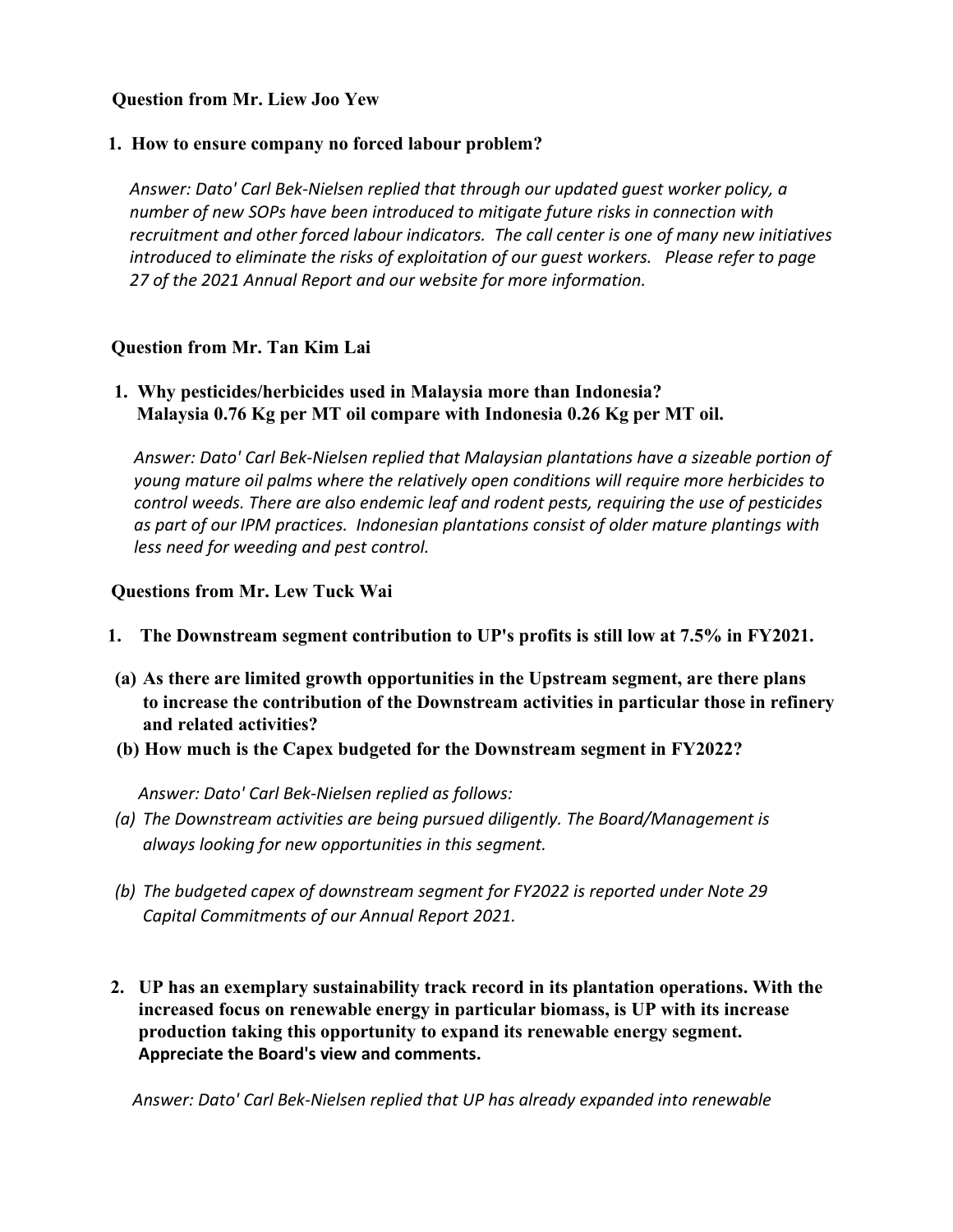*energy. We would continue to invest in this but this is not expected to contribute significantly. Nevertheless, these investments are expected to further reduce our greenhouse gas footprint.*

- **3. The Chief Executive Director reported that the replanting on Tanarata Estate will be completed by mid-2022.**
	- **(a) How much of the balance in Tanarata that is expected to be replanted in FY2022?**
	- **(b) What is the budgeted cost of replanting for UP in FY2022?**
	- **(c) After the completion of replanting in Tanarata, where will the next replanting be undertaken?"**

*Answer: Dato' Carl Bek-Nielsen replied as follows:*

- *(a) We have about 250 ha yet to be replanted and this is expected to be completed in May/June 2022. The entire estate since taking over would have been fully replanted by then.*
- *(b) The budgeted cost of replanting for 2022 is reported under Note 29 Capital Commitments of our Annual Report 2021.*
- *(c) UP undertakes replanting continuously throughout our estates. Replanting is an ongoing process. We replant on average between 4% to 6% of the entire land bank annually to sustain a healthy and positive age profile on our plantations regardless of whether CPO price is high or low.*
- **4. There is not much write-up on the performance of the coconut production and sale in the Annual Report except for the production statistics on page 206 of the AR.** 
	- **(a) How much was the profit contribution of coconut operations in 2021?**
	- **(b) Has management considered any downstream opportunity for coconut similar to the Unifuji JV?**

 *Answer: Dato' Carl Bek-Nielsen replied as follows:-*

- *(a) Coconut operations gave a reasonably good return in FY 2021.*
- *(b) We have discussed and considered going downstream but have yet to decide on this.*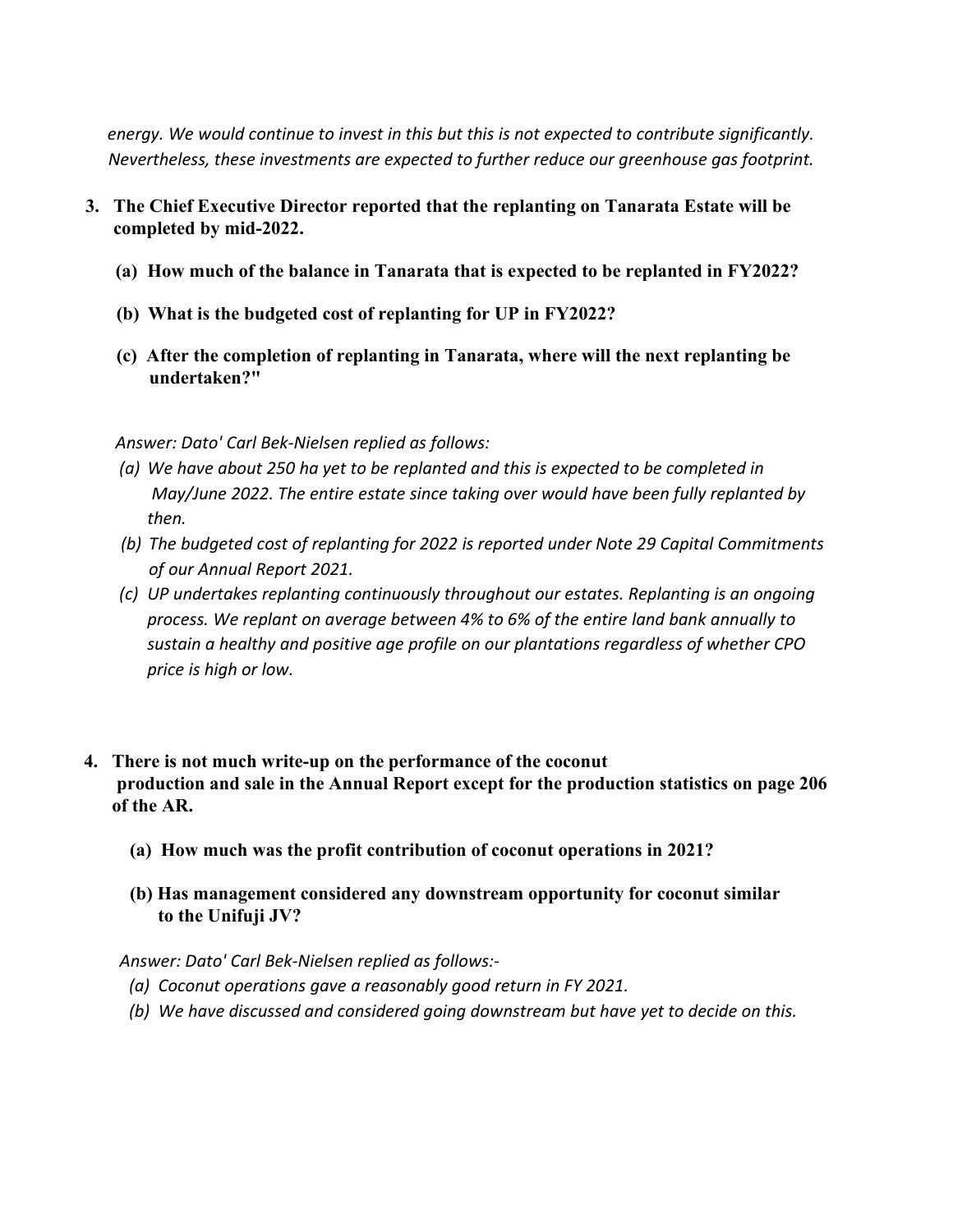**Question from Mr. Lee Soon Thye**

**1. As foreign worker intake ban is lifted now, has the pressure of workers shortage lowered or the Group expects it to remain high for the rest of the year? Any good news thus far in related to worker shortage?**

*Answer: Dato' Carl Bek-Nielsen replied that we certainly hope for better news but unfortunately the situation now is we are not able to recruit guest workers except for a small trickle of workers coming in. As mentioned in the earlier replies unless the government opens up the avenue to allow the recruitment of guest workers ethically, most industries in Malaysia including the plantation industry would experience extreme difficulties and crops losses would be inevitable.*

## **Questions from shareholder: Mr. Teh Peng Tin**

**1. With the current high CPO price, the company is making good profit, is the "cukai makmor" has any impact on the company' profit and dividend. Please explain**

*Answer: Dato' Carl Bek-Nielsen replied that the Company would have to pay prosperity tax when the statutory income breach RM100 million. The Board would decide on the quantum of dividends in due course.* 

## **2. May I know when the company going to reward shareholders with bonus issue?**

*Answer: Dato' Carl Bek-Nielsen replied that bonus issue is the board's prerogative and shall be deliberated at the Board.* 

## **Question from Shareholder: Mr. Loo Yeo Ming**

## **1. What will be your succession planning for retiring directors?**

*Answer: The Chairman replied that in UP, we focus on succession planning. You would have noticed this in the last couple of years. I am the new Chairman replacing the former Chairman who retired last year. We have a new board member Ms Belvinder Kaur and hope that you would support her reappointment. As announced earlier, Mr Ahmad Riza Basir who has been with us for 21 years has decided to retire from the Board after the AGM. The Chairman however cautioned that talents brought in must be able to fit the culture and add value to the Board. The Chairman further assured that succession planning shall continue to be at the top of the Agenda of the Board.*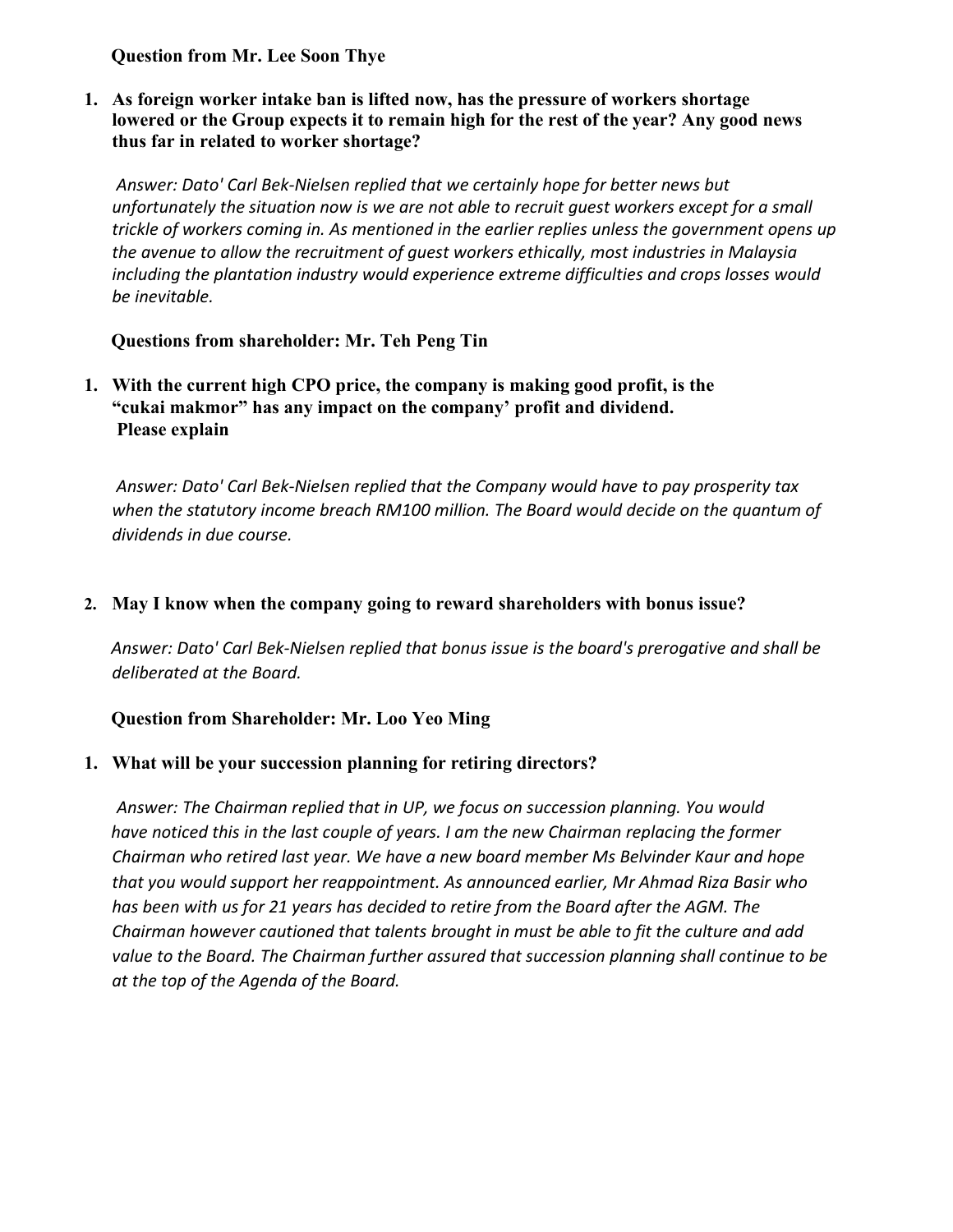**Question from Shareholder : Mr. Jason Cheng @ Cheng Kwang Leng**

 **1. Why does UTDPLT not submit the individual 4th quarter results to Bursa Announcement every year? Please submit the individual 4th quarter results to enable easier quarterly comparison for shareholders and investors. Please increase transparency and accountability.**

 *Answer: Mr Martin Bek-Nielsen replied that we obtained written approval from Bursa in 2015 that we are exempted from making the 4th quarter announcement as long as we are able to publish our Annual Report before the end of February in the following year.* 

 **The Chairman informed the shareholders that all questions which have yet to be answered will be published with the answers on our website.**

 **Answers to Other Questions Received**

**Questions from Mr. Ee Yih Chin**

**1. In 2021 Indonesia, Malaysia and EU used about 7m, 1m and 2m MT of palm oil in biodiesel. This accounted more than 10% of the global palm oil output of 75m MT. With the accelerated adoption of electric vehicles, how likely that biodiesel demand may decline rapidly in the next few years, thereby depressing CPO price for years to come?**

*Answer: With a significant percentage of vegetable oils being used for the production of biodiesel, any reversal of policies promoting biodiesel production as well as the expansion of electric vehicles would impact vegetable oil prices negatively. There is a risk that the high vegetable oil prices currently seen will accelerate a reversal of policies promoting the production of biodiesel based on the fuel vs food debate.*

- **2. Refer page 21 of AR, about 20% labour savings have been achieved in the last two years.**
- **(a) Is the greater productivity mostly due to better way of working?**
- **(b) How much labour saving is achieved through mechanization, and what is the associated capex?**
- **(c) Is the best practice being transferred to the Indonesian estates?**

 *Answers:*

- *a) It is a combination of non-essential tasks being deferred, as well as innovation and mechanisation.*
- *b) Mechanisation and innovation contributed to 8-9% in labour savings. It is difficult to*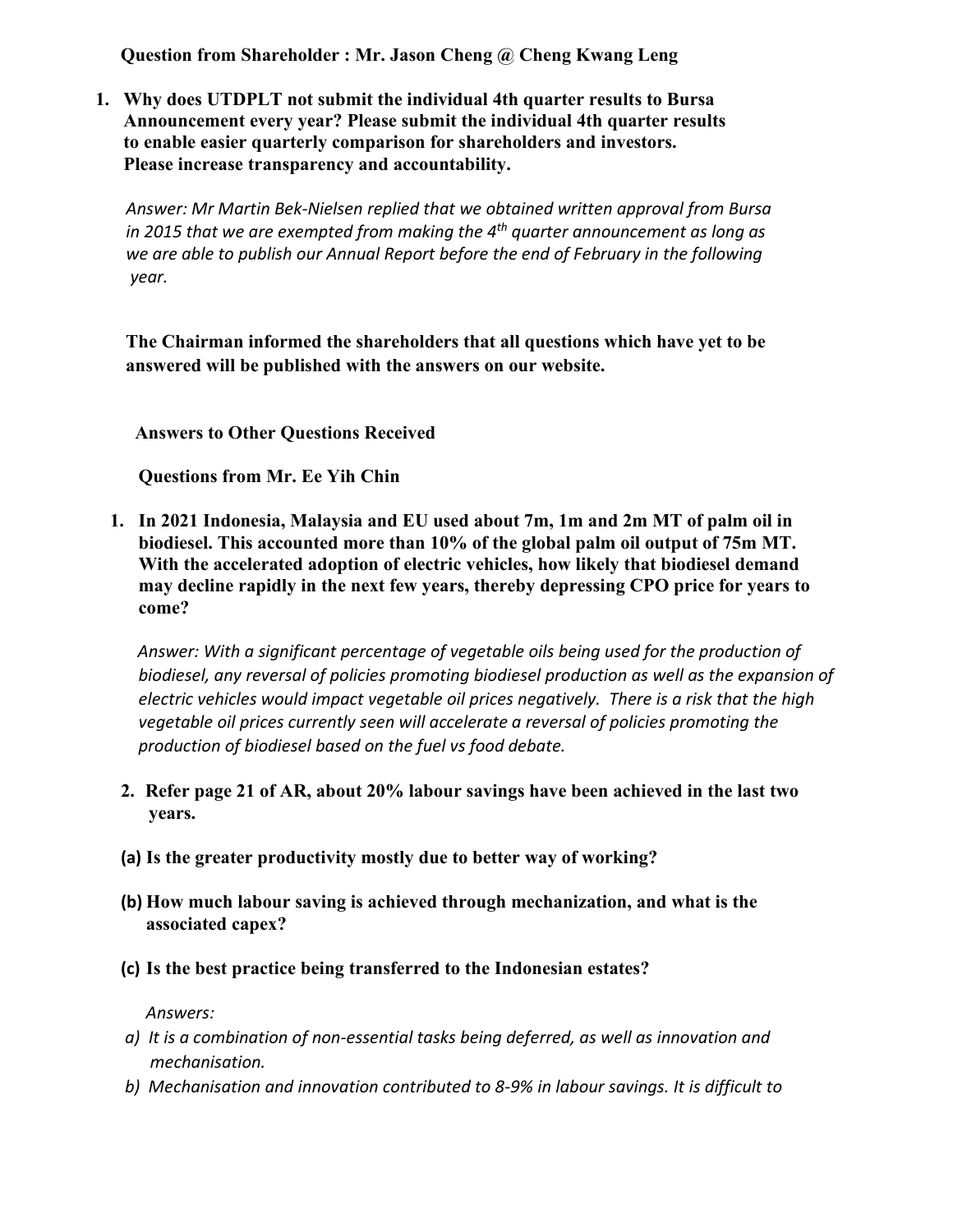*quantify the associated capex as this has been an ongoing process for many years. The depreciation of these capex initiatives has been included in the costs of production.*

*c) Where possible, best practice is also being transferred to the Indonesian estates.*

**3. What are the differences in products, markets, and technology between Unitata and UniFuji? Operationally how are their performance compare to competitors?**

*Answer: Unitata is in the refining business of palm oil and palm kernel oil with an emphasis on specialty fats for the chocolate industry, whereas Unifuji is a refinery with an emphasis on solvent fractionation of palm oil. Both refineries market their products globally. Operationally, over the last ten years, Unitata's performance can be deemed as satisfactory when compared with their market peers considering the small volume of refined products. Unifuji has recently been commissioned and is also expected to do well.*

**4. Page 18 of Annual Report attributed the decline in Indonesian estate production due to "biological induced resting period which the palms entered into during the final 6 months of the year." Can you explain what does it mean? Is this a predictable phenomenon? Can it be managed?**

*Answer: Following high crop season, palms are usually depleted of nutrient resources and as such, the palms tend to alter their sex ratio to produce more male flowers, or to abort inflorescence (female flowers) completely. This is a natural phenomenon that can't be managed nor predicted.*

- **5. On 30-Oct-2021 The Edge reported that since 2021, EU has capped potential carcinogens 3-MCPDs and GEs to 2.5ppm and 1ppm respectively. As explained in Page 92 of AR, UP has amongst the lowest contaminants in the industry.**
	- **(a) Are UPs products sold at a premium in the market?**
	- **(b) How much premium can it fetch due to the higher quality?**

*Answer (a) Yes (b) This varies depending on customers and product specifications*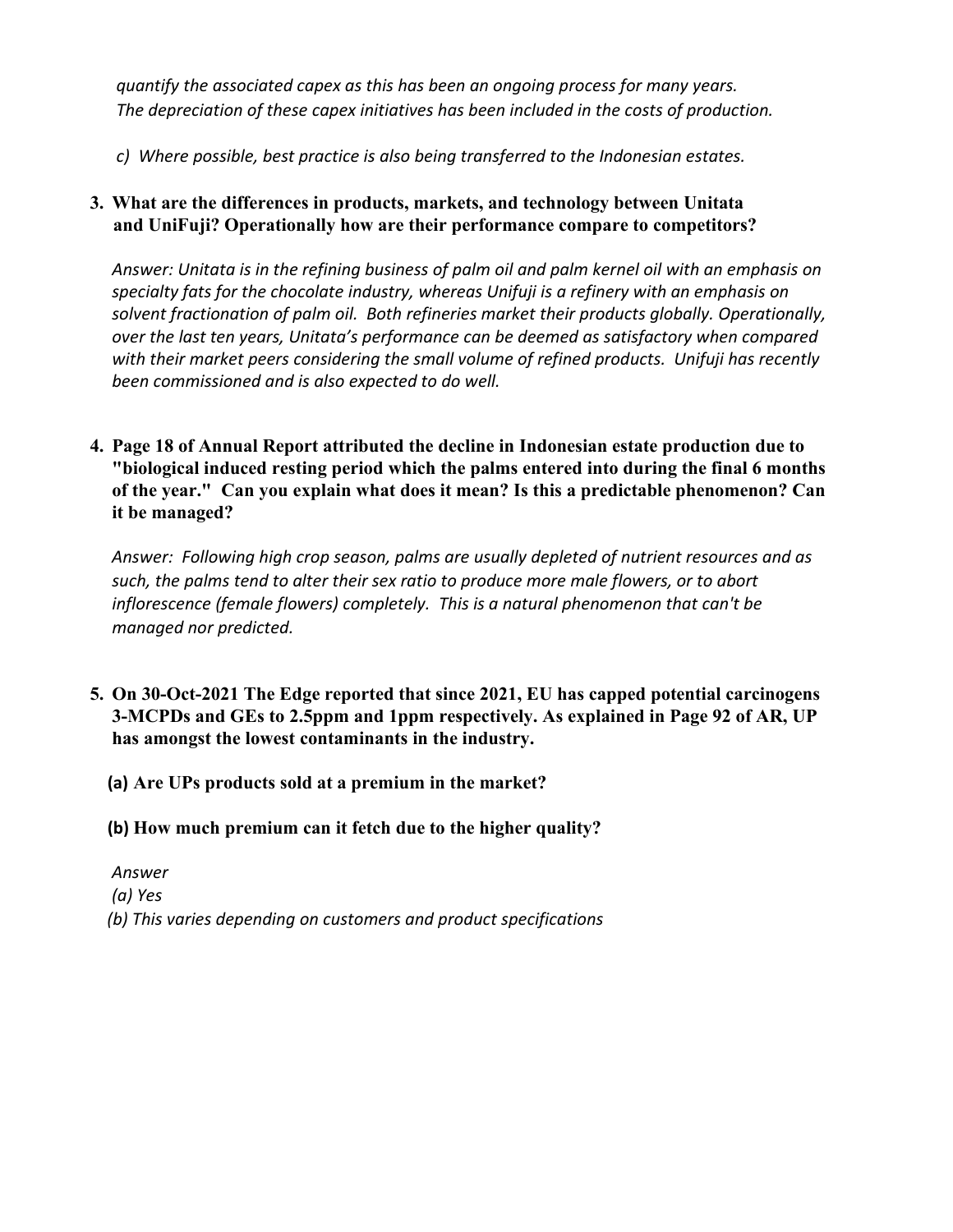#### **6. How long is the expected payback period for the RM401m acquisition?**

*Answer: This is estimated to be around 15 years depending on CPO/PK prices.*

#### **Questions from Ms. Anna Chua Siew Chieng**

**1. What was the production cost per nut for coconut in 2021? Was this good enough to allow our coconuts to compete with coconuts from Thailand, the Philippines and Indonesia in domestic and international market?**

*Answer: Our coconuts are mainly sold in the domestic markets and prices may move up or down depending on demand and supply including imports from neighboring countries. The current situation is stable for Malaysian coconuts to compete in the market.*

**2. Does the company have any plan to involve in plantation of other types of commercial crops in next 5 years (e.g. durian etc.)? If there is such a plan, is it possible to disclose what type of commercial crop is that?**

*Answer: There is no such plan at the moment.*

**3. Is there any labor productivity improvement in 2021 compares to 2020? How is this measured (e.g. MT CPO per labor per year)? What is the target improvement to be achieved in 2022?**

*Answer: Yes, there have been improvements in 2021. Labour productivity in the plantation sector is normally measured based on FFB per worker per hectare, or hectares covered per worker for specific tasks, eg. fertiliser application, etc. This is a process of continuous improvement with no specific target for 2022.*

**4. Will the company, in coming quarterly reports, provide the information of commodity forward contracts in term of notional amount in MT? This will allow the shareholders to have better visibility of near future revenue or earning.**

*Answer: The request is noted and will be considered.*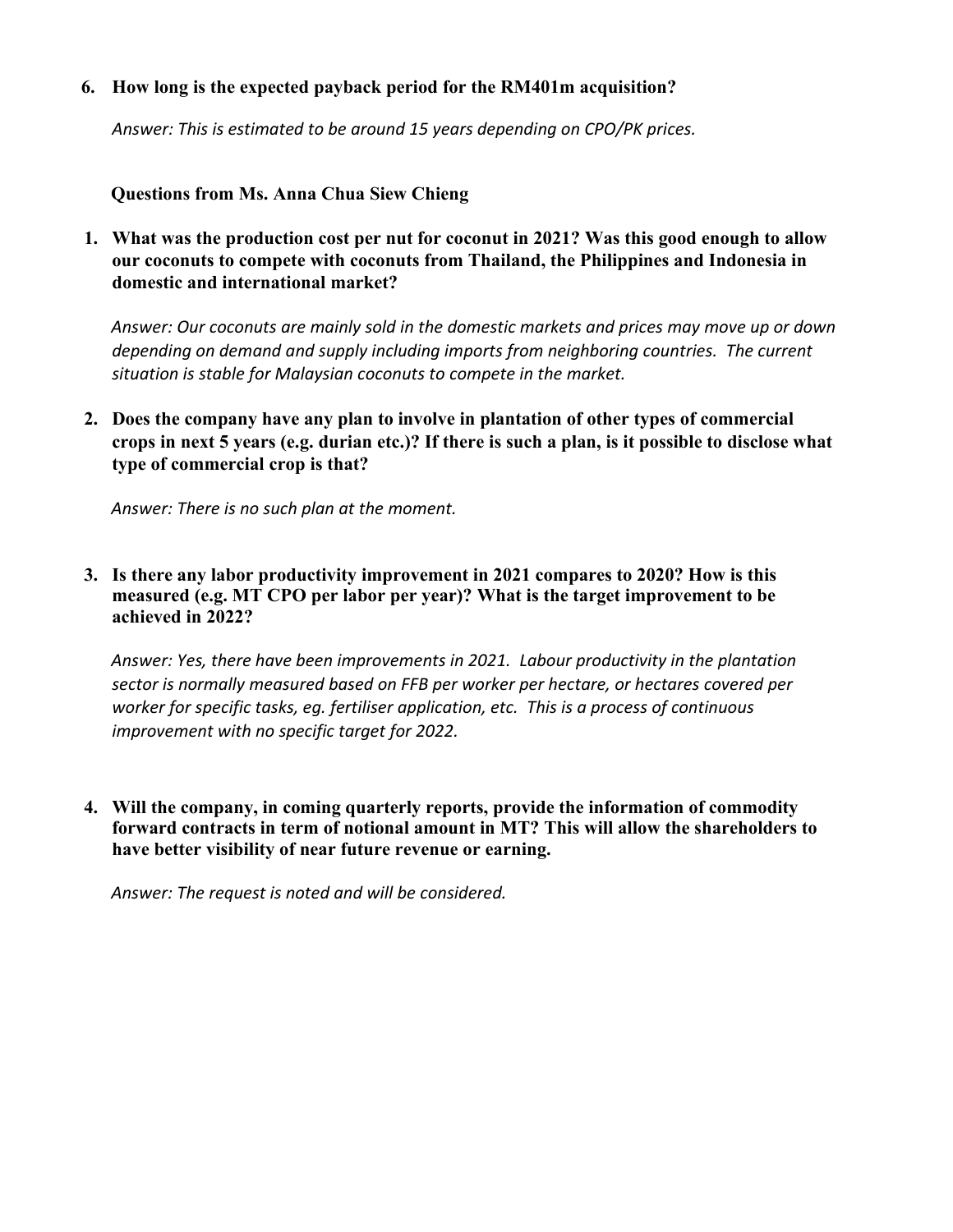**5. Indonesia has started to build factory processing palm sugar out from old oil palm trunks that were cut down during replanting process. Will United Plantation consider to build a factory or joint venture with other companies to do the same in order to maximize the profit? This will create new source of income.**

*Answer: We take note of your suggestion. However, there are no such plans at the moment as replanting is a number of years away.*

**6. There has been some research by some institutes to use the palm tree trunk to produce plywood. This is a green material for furniture and Malaysia is exporting a lot of furniture to the US. Will United Plantation consider to explore the opportunity to cooperate with MPOB to manufacture this kind of plywood and supply it to local furniture manufacturers? This will help to create new source of income.**

*Answer: We do not have such plans at the moment as we consider tree trunks left in the fields a vital part of sustaining a healthy soil balance.*

## **Question from Mr. Benedict Lopez a/l Gibson Conception**

**1. Is labour shortage still a major issue to UP? If so, what steps are being undertaken to address this issue?**

*Answer: Labour shortage is one of the major issues faced by the plantation industry in Malaysia at the moment. This includes United Plantations where labour shortages are now very acute. Various initiatives have been implemented to mechanize our operations.*

*However, this can only go on to a certain point. It is therefore imperative that the Government facilitates and supports an ethical recruitment channel enabling the recruitment of guest workers to take place, failing which crop losses will be unavoidable this peak season*

#### **Questions from Mr. Bhupinder Singh A/l Jeswant Singh**

**1. The demand for palm oil is increasing. With the current disruption in the supply of Ukrainian sunflower oil. EU countries to some extent are switching to palm oil imports. Palm oil prices have risen sharply. How serious is the acute shortage (worst on record) affecting the harvesting of all the crop that needs to be, to meet the world demand for palm oil and UP's profitability?**

*Answer: Labour shortage is one of the major issues faced by the plantation industry in Malaysia at the moment. This includes United Plantations where labour shortages are now very acute. Various initiatives have been implemented to mechanize our operations. However, this can only go on to a certain point. It is therefore imperative that the Government facilitates and supports an ethical recruitment channel enabling the recruitment of guest workers to take place, failing which crop losses will be unavoidable this peak season*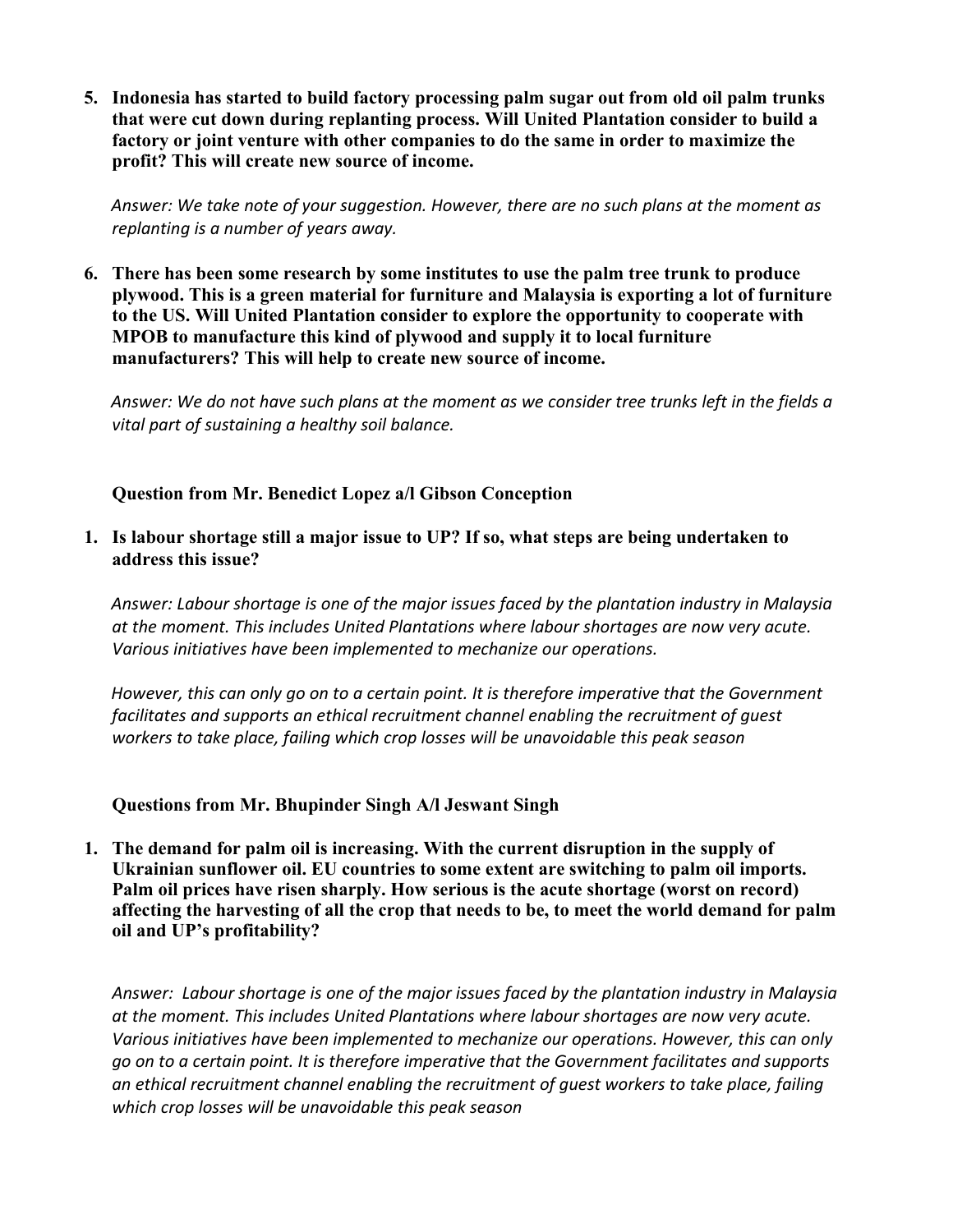**2. The Government needs to be pressurized to seriously act fast on the recruitment of sufficient foreign workers so that you have all the labour force you need especially at this time of supply to meet demand. The Government must realize that with optimum exports it also stands to benefit from its 8% export tax on crude palm oil & other taxes on the industry.**

**What representations has industry been making to the Government to act fast to alleviate the dire Labour shortage & what is the Government's reaction so far? The best, fastest & cheapest way to recruit foreign workers is to allow the more competent industry to directly recruit foreign workers. Do you agree?**

*Answer: We fully agree with you. We have been lobbying for government assistance in this area together with the Malaysian Palm Oil Association and its members.*

## **3. What is the position of crude palm oil stocks?**

*Answer: As of the end of March 2022, the Malaysian crude palm oil stocks are at 1.4 million mt and are considered low historically.*

#### **4. When do you expect palm oil prices to sober down?**

*Answer: It depends on so many variables which have been described on Pages 17 and 30 of our 2021 Annual Report, as well as the consequences and duration of the war in Ukraine. From a historic perspective, prices are significantly above the long-term average and it is unlikely that prices will remain at these levels for long.*

## **5. RSPO certified growers account for only 19 % of global palm oil production. Why is this number so small? Do the EU countries with supply disruptions of other edible oils, are now buying palm oil from non RSPO certified producers.**

*Answer: The percentage of global RSPO-certified palm oil production is fairly small (19%) as a reflection of the difficulties of living up to the Principles and Criteria of the RSPO. Most European countries are not permitted to import non-RSPO certified oil and therefore, all palm oil entering Europe for food purposes substituting other vegetable oils due to supply disruptions will have to be RSPO certified.*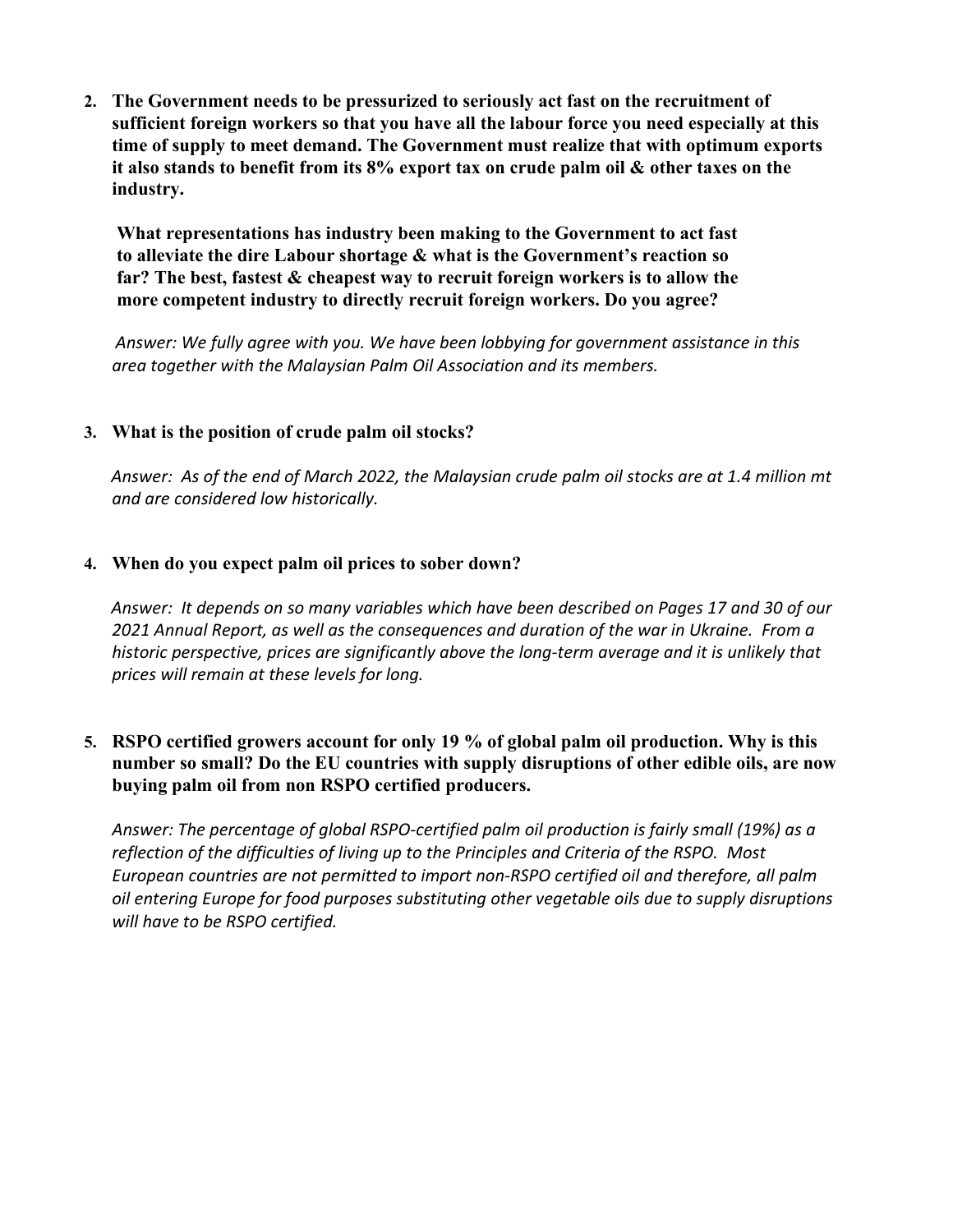# **6. What is export duty & other tax structures you have pay for direct palm oil exports from your plantations In Indonesia?**

*Answer: The palm oil and palm kernel production in Indonesia are sold to the local refiners and crushers there and we do not export our CPO from Indonesia.*

**7. Does Malaysia import any crude palm oil from Indonesia paying an import duty of 5% for refining. When this oil is exported does it still attract an export tax of 8%? Finally thank you for the generous dividend of RM1.15 for 2021.**

*Answer: During the first quarter of 2022, Malaysia imported 8,357 mt of CPO from Indonesia. There were no import duties on CPO imports from Indonesia. When the CPO is converted to refined and finished products in Malaysia, there is no export duty.*

## **Questions from Mr. Liew Joo Yew**

**1. The top 3 clients are from which country?**

*Answer: European market*

**2. Any acquisition plan for coming FY?**

*Answer: Not at this moment. However, we evaluate possibilities as and when they arrive.*

## **Question from Mr. Tan Kim Lai**

# **1. Since most of UP's estates located near to river for water strategy to gains high FFB yield. Is there any long term contingency plan on continual flooding due to rising sea level? For instance, Jendarata Estate & Mill elevation to sea level only 2 meter above sea level.**

 *Answer: Sufficient buffers (riparian zones such as Mangrove swamps) are maintained along Perak and Bernam rivers to prevent erosion and flooding. In our upriver estates in addition to buffer zones, perimeter bunds were constructed. Future bund construction may be necessary at selected areas that have been identified. A successful bund construction is seen in many other countries like in the Netherlands and Denmark, as parts of the country are below sea level already.*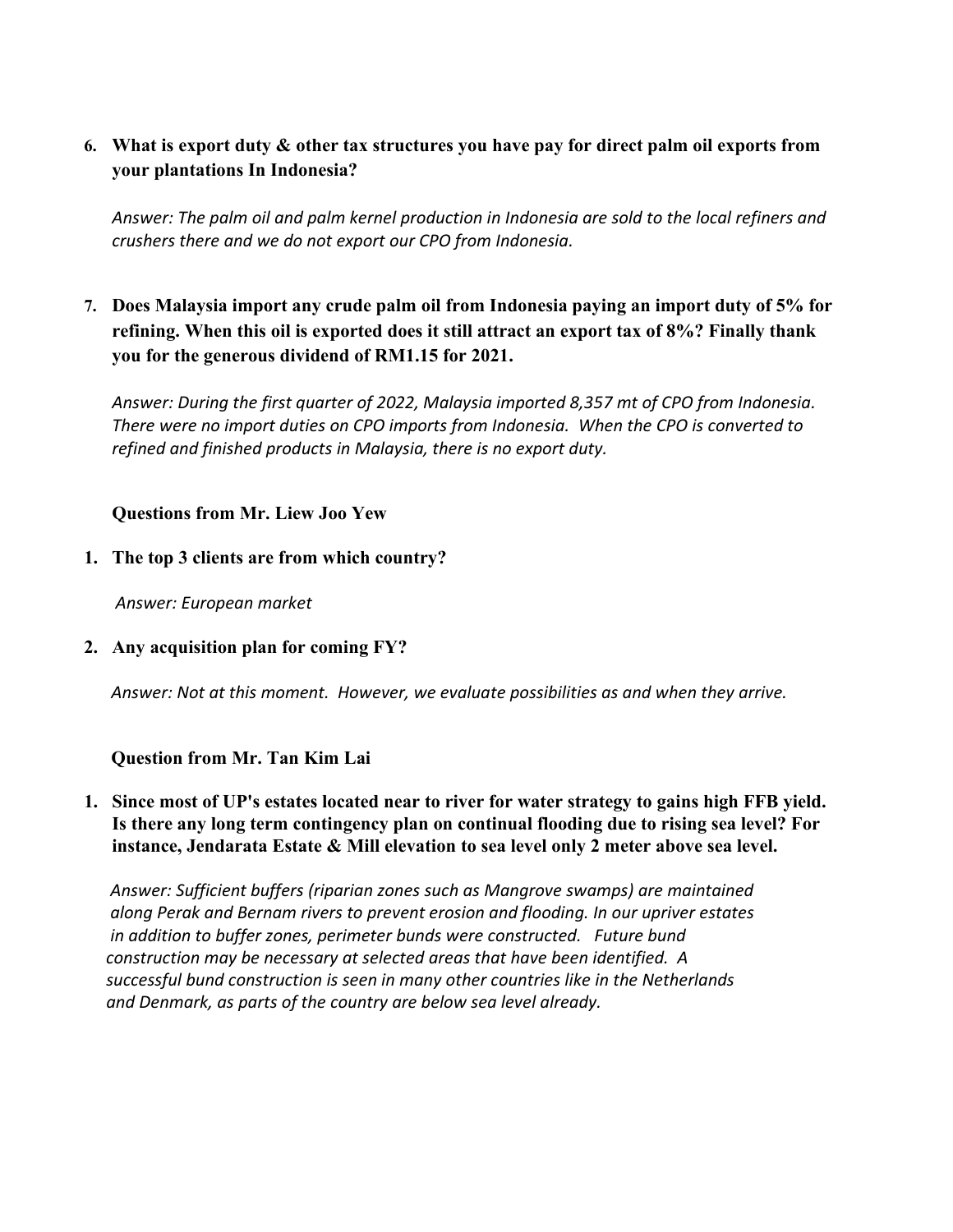#### **Question from Mr. Lew Tuck Wai**

**1. What is the rationale for the disposal of Butterworth Bulking Installation Sdn Bhd for a consideration of RM1.5 million in FY2021 (page 159 of the AR)? Is UP still operating any bulking activities in Malaysia?**

 *Answer: This is because Butterworth Bulking Installation Sdn Bhd over the years has lost its strategic importance due to changes in the direction of the Group's downstream activities with export shipments shifted from the Northern port to the Central/South ports. UP does not have any other bulking facilities in Malaysia.*

#### **Question from Mr. Lee Soon Thye**

**1. Please share how severe the impact of rising cost of fertilizers as well as other input costs to the Group.**

 *Answer: It is yet too early to state what these cost increases will ultimately result in. However, as of now, the cost increases across a broad base of components have been very substantial and will impact all players in the agricultural sector not just in Malaysia but globally.*

**2. Has the Group entered into average forward sales contract at a much higher level now, says average RM5,000 and above? What is the average sales price level the Group expect for this year?**

 *Answer: The management continues to sell future contracts based on our forward sales policy to secure future margins, although the pace has reduced a little in line with increasing geopolitical uncertainties. The average sales price for the year will be disclosed in due course as per our normal practice.*

#### **3. In which aspect the Group expect there could be a high risk under the ESG requirement and compliance both locally and globally?**

 *Answer: Customers are very focused on Deforestation risks as well as risks of Forced Labour anywhere in the operations. We have a strict No deforestation policy and have introduced additional SOPs to try and minimize risks related to forced labour. The US Custom Border Patrol has been focusing very much on Malaysian companies with guest workers (Migrant Labour) and has in this connection issued WROs to companies which is a large risk for many companies. In addition, further Due Diligence requirements on Labour practices legislation towards eliminating forced labour have been introduced by Europe which will put further pressure on Malaysian companies to ensure that ESG aspects are taken seriously. In Malaysia, our concerns are also very much on Labour shortages and risks to our production due to shortages.*

 *due to shortages*.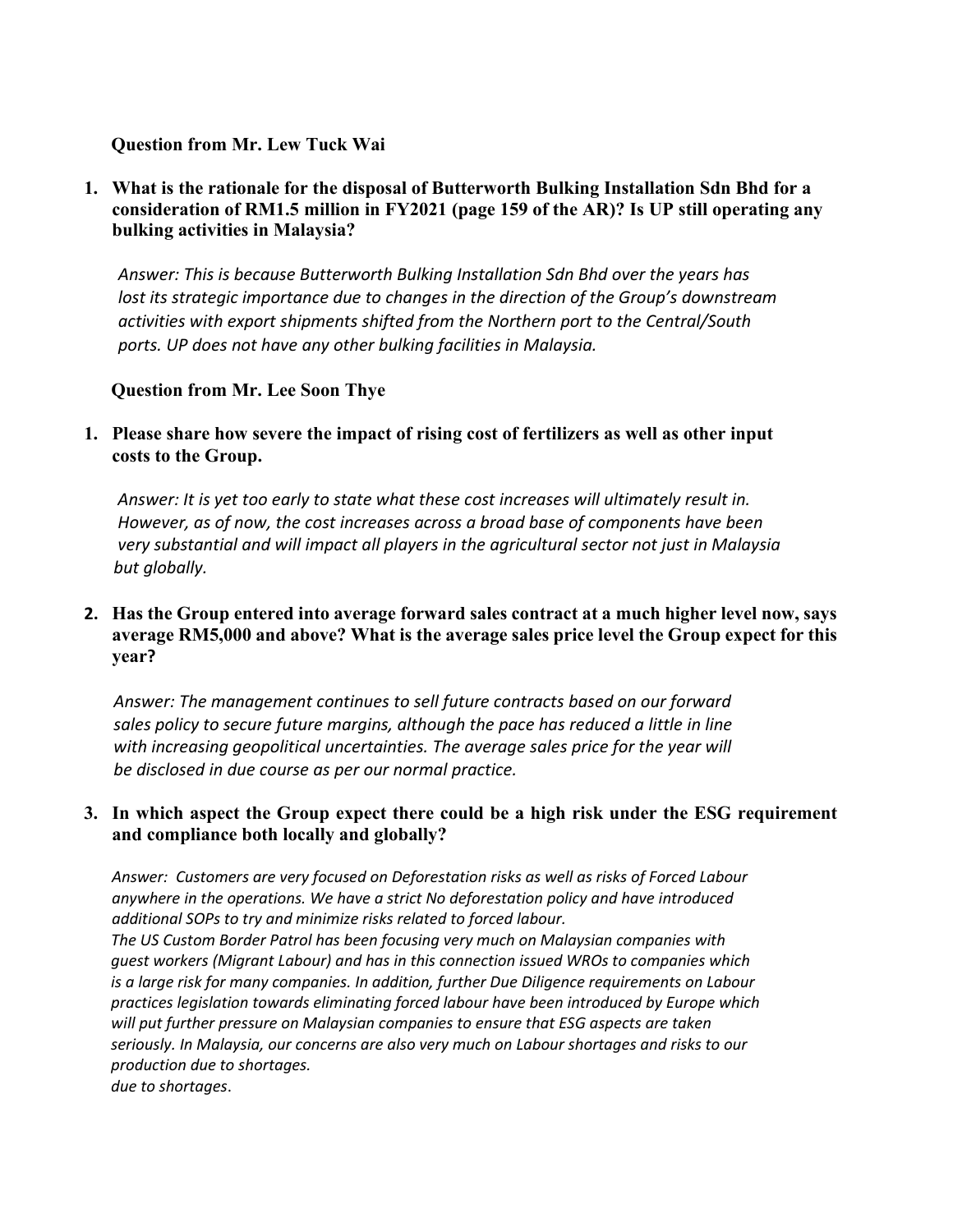#### **Question from Mr. Ho Wai Chuen**

**1. Indonesia has ordered a ban on the export of crude palm oil due to ongoing shortage of cooking oil in the country, do you think Malaysia government will impose the similar export ban? How would this impact United Plantation?**

 *Answer: We would think that Malaysia would not introduce a similar measure as there is no cooking oil shortage in the market. The ban in Indonesia if prolonged may result in importing countries switching to other vegetable oils or sourcing from other palm-oil-producing countries. With higher commodity prices it would benefit UP, however, in Indonesia due to the Government wanting to control prices of cooking oil in the Supermarket, the local Indonesian prices of CPO will be lower than the global prices impacting producers somewhat when compared with the world market prices. UP does not export CPO from Indonesia and sells its production locally.*

## **Question from Mr. Abdul Rahman Gan Bin Abdullah**

**1. Few days ago, the Indonesia government announced total banned on oil palm export. Does the company benefit from this banned short or long term? The market sentiment shows the share price went up. Thank you**

*Answer: After the announcement, prices went up, however, once the Indonesian Government clarified that the ban does not include CPO exports, the price came down again. In the long term the demand may reduce globally and therefore if prices stay up too long the long- term impact may be worse than the short- term gain.*

#### **Questions from Mr. Lim San Kim**

- **1. United Plantation got reputation, no need expensive Auditor, save some cost for FOOD VOUCHER for participate shareholders**
- **2. Sell oil palm and coconut oil to Europe now since their storage are running low due to war**
- **3. Convert some coconut plantation to DURIAN which can fetch higher profit**
- **4. Virtual Meeting no need so many to attend to save cost**
- **5. Unwanted food can use as fertiliser to save cost, just buried them near the plant**
- **6. Any fertiliser cost increased due to war**
- **7. Keep share price high to avoid speculation**
- **8. Give us some company product**
- **9. Let the public to buy company product direct on line to save 3rd party cost.**

 *Answer: Some of your questions have been answered in previous questions. Your other comments are noted.*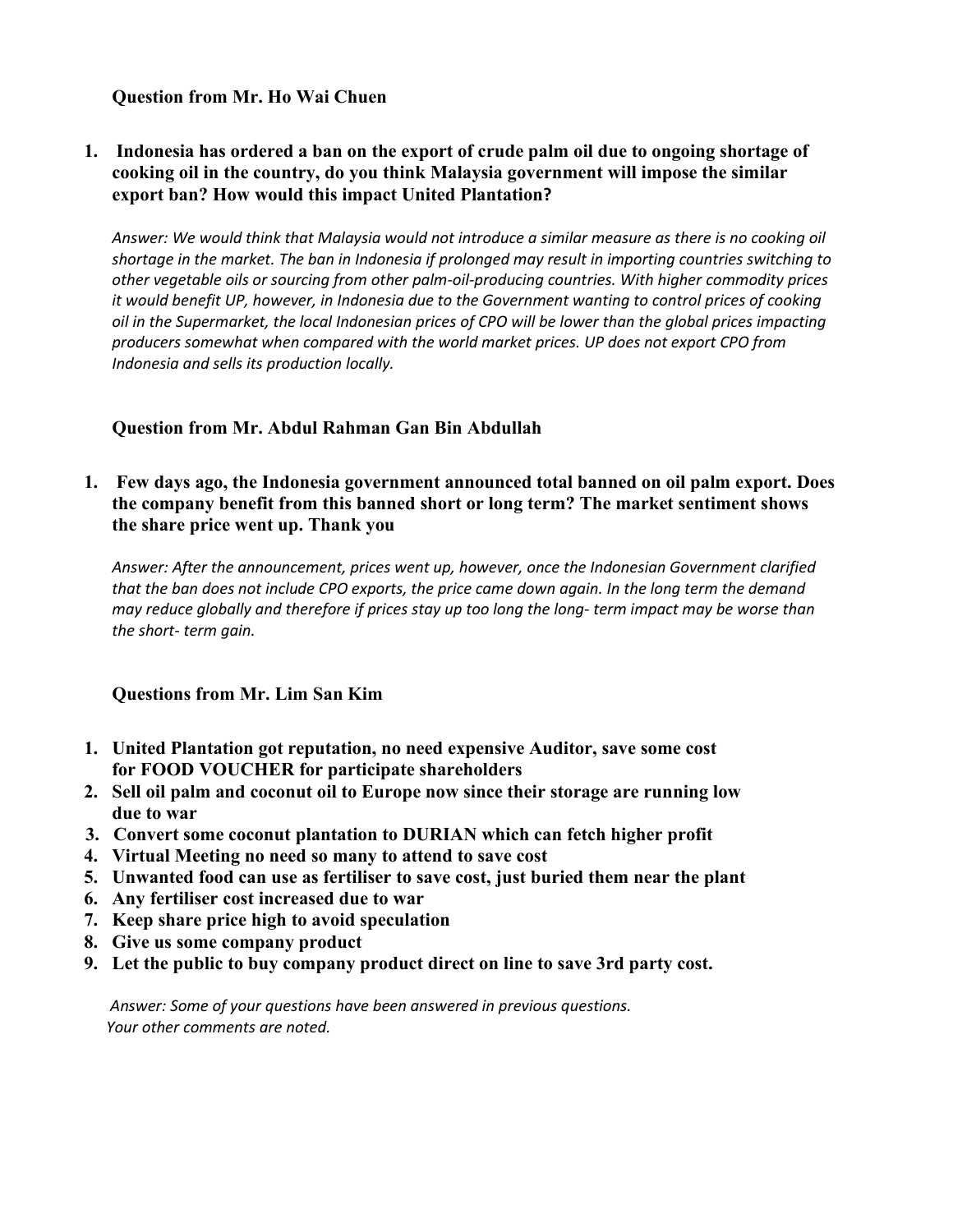#### **Questions from Mr. Raphael Wong Kim Leong**

- **1. Is the voting open? I cannot see the section.**
- **2. Some shareholders have read the resolutions in advance- so why have to wait so long? Advice the company in future to have choices for shareholders to vote early or stay back?**

*Answer: The Chairman has advised at the start of the meeting that voting shall commence after the Q&A session. Your comment is noted.*

#### **Question from Mr. Chua Soon Leong**

#### **1. In terms of forward selling of CPO, are there experiences of customers cancelling the forward purchase during period of CPO downtrend prices?**

 *Answer: This issue does not arise as all our CPO produced in Malaysia are sold through the futures market exchange (BMD). We mainly deal with larger Brands when selling finished products and therefore have not experienced large defaults by customers.*

**Questions from Mr. Kang Shien Nen**

#### **1. Any plan for M&A in FY2022?**

*Answer: There is no such plan at the moment.*

## **Question from Tengku Ahmad Sean Zaid bin Tengku Ahmad Mudzaffar**

#### **1. What is the percentage of labour shortages that UP is experiencing**?

*Answer: Between 20-25% of the pre-Covid level.*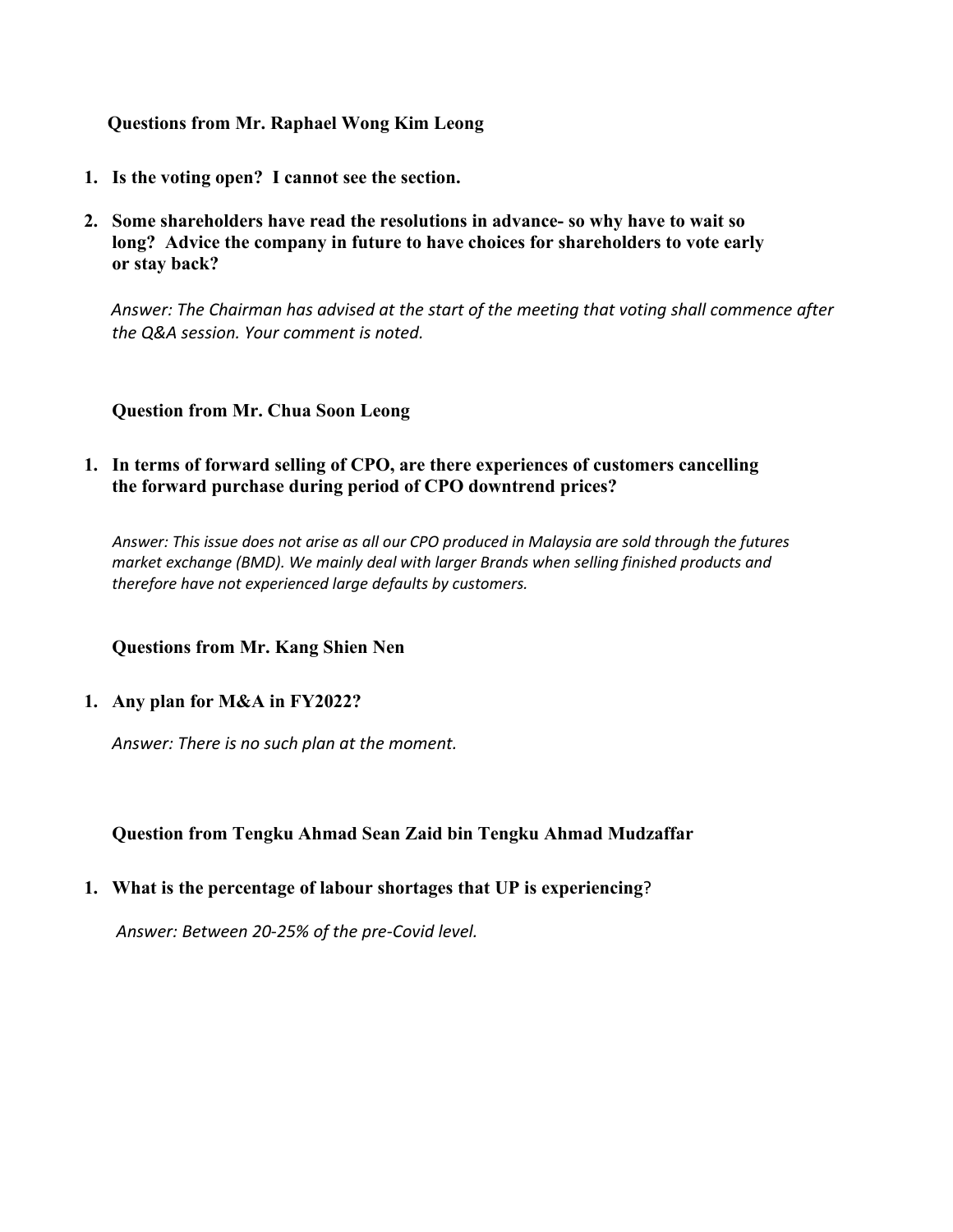**Questions from Ms. Foo Eefaun** 

- **1. Any plans to go downstream for coconut processing? If yes, what kind of product(s) is the management consider?**
- **2. Who are your major customers for coconut?**
- **3. What is the prospect of coconut planting?**
- **4. What is the margin per nut (or in % range) for selling of coconut?"**

#### *Answers:*

- *1. There is no such plan at the moment.*
- *2. We have many customers.*
- *3. Reasonably good like the other commercial crops.*
- *4. Margins go up or down depending on market conditions.*

 **Questions from Mr. Chee Yau Kuan @ Chia Yan Kuan**

- **1. Planting coconut is less labor intensive than oil palm.**
- **a) What is the policy of planting coconut in UP?**
- **b) Any plans to manufacture value-added coconut products?**

*Answers:*

- *(a) UP does not have a specific policy on the planting of coconuts.*
- *(b) There is no such plan at the moment.*

#### **Question from Mr. Ariivazhagan a/l Supramaniam**

#### **1. Would UP increase the percentage for pay-out to shareholders? The retention of profits should be fully justified annually. Otherwise, it is best to emulate companies like Carlsberg who pay-out all their profits minus expenses.**

*Answer: The Board has on 6 November 2021 adopted a dividend policy whereby we shall endeavour to have an annual dividend pay-out ratio between 70% to 80%. The dividend pay-out ratio of UP in the last 5 years ranged from 78% to 99% and is being recognised as one of the top dividend-paying stocks in Bursa. Having reserves gives us flexibility when opportunities arise, one example being the recent acquisition of the 3,642 ha Tanarata estate.*